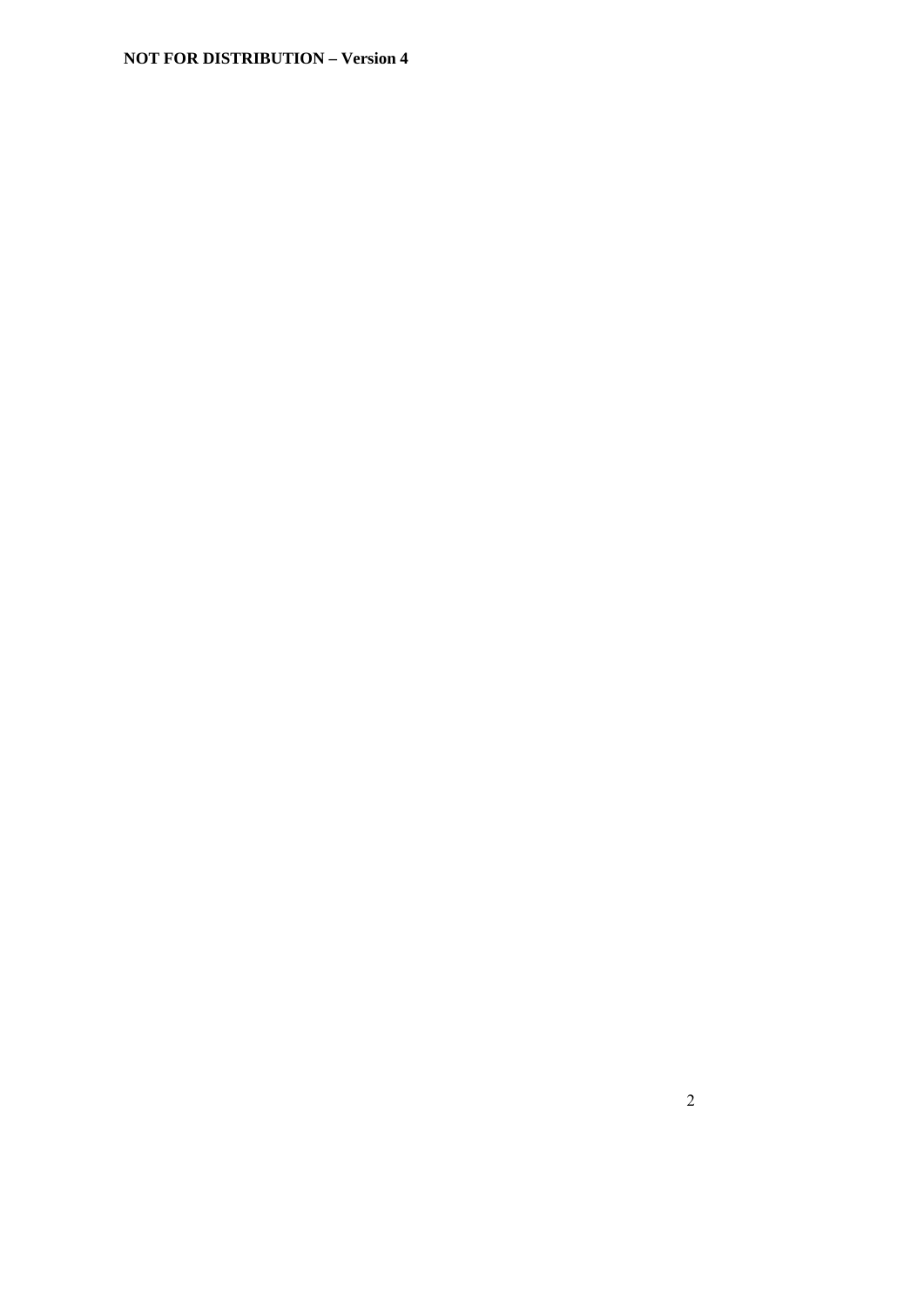## **TABLE OF CONTENTS**

| <b>Recommendation for Establishing Competency Requirements and Training</b>                                                                                                                                                                                                                                                                                                |
|----------------------------------------------------------------------------------------------------------------------------------------------------------------------------------------------------------------------------------------------------------------------------------------------------------------------------------------------------------------------------|
| <b>Competency Requirements and Training Programmes for Seveso Inspectors:</b>                                                                                                                                                                                                                                                                                              |
| A. The Need for Recommendations and Best Practice Change on Seveso<br>A1. The Multiple Competencies Required of a Seveso Inspector12<br>A2. The Need for Individualized Training Plans for Seveso Inspectors14<br>A3. Challenges in Achieving Effective Seveso Inspector Training15                                                                                        |
| B. Knowledge-Gathering Activities for the Recommendations on Competency<br>B1. Completion of the collection and analysis of responses to the survey of<br>Seveso inspectors on competency and training requirements 17<br>B2. Organization of a short workshop on Seveso inspector competency and<br>C General principles and considerations that influence competency and |
| D Competency Requirements for Seveso Inspectors - Common Principles and                                                                                                                                                                                                                                                                                                    |
| E. Different types of ongoing training/professional development activities 22<br>E3. Different types of ongoing training/professional development activities27<br>E.3.2 Professional development and training support outside of formal<br><b>ANNEX 1: Comments and Observations from Poland and Baden-Württemburg</b>                                                     |
| ANNEX 2: Examples of Training Syllabi of Different Seveso Inspectorates37<br>A. Basic training programme - FPS Employment, Labour and Social dialogue<br>B. An Example of In-House Training Provided by HSE's Hazardous<br>Installations Directorate (HID) for Inspectors of Seveso Sites in the UK 39                                                                     |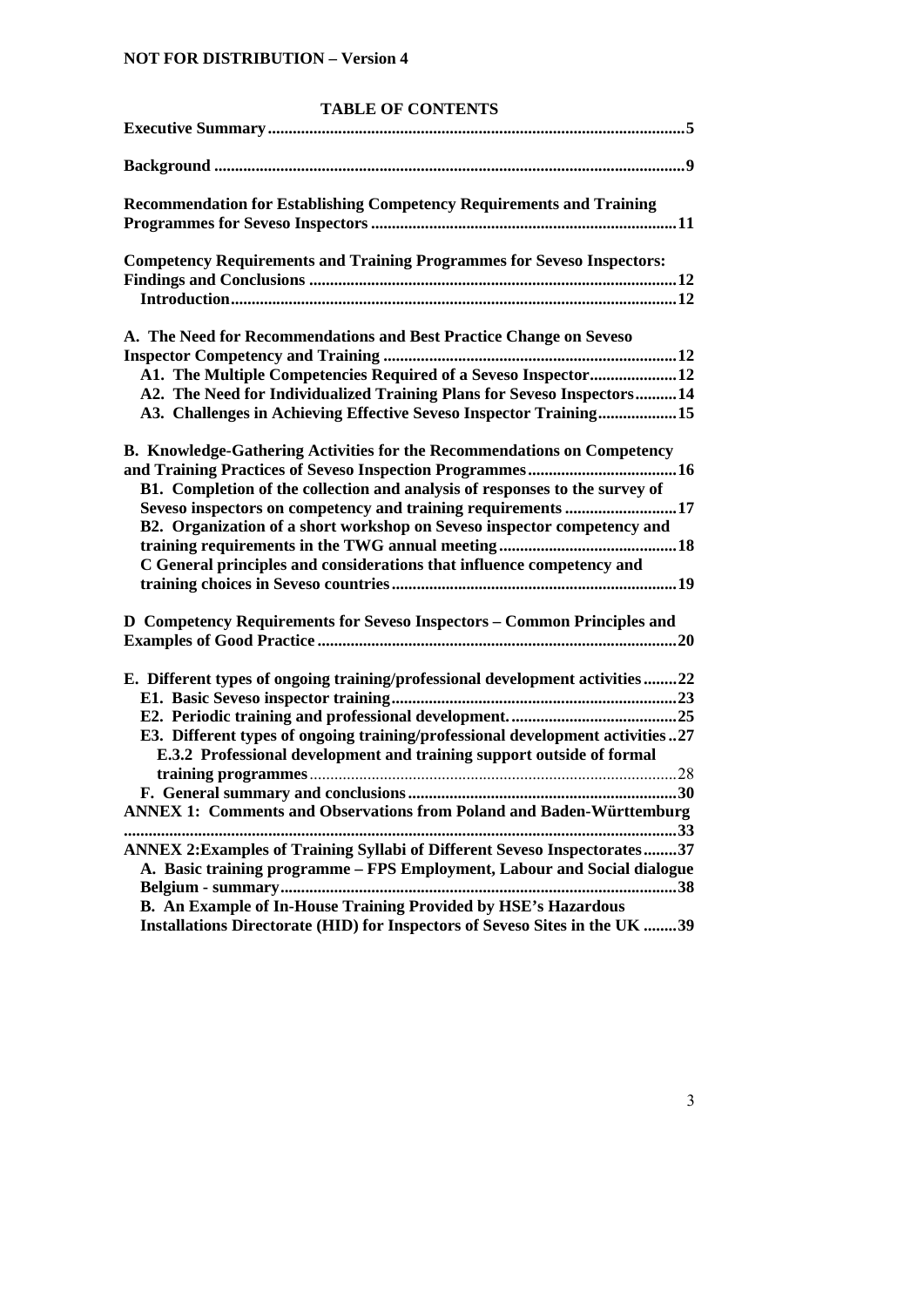## **Table of Figures**

| Figure 1: Typical Training Strategy to Provide Seveso Inspectors with Necessary       |  |
|---------------------------------------------------------------------------------------|--|
| . 13                                                                                  |  |
| Figure 2: Survey Respondent Suggestions for Improvements to Their Seveso              |  |
| 14                                                                                    |  |
|                                                                                       |  |
| Figure 4: Presence of Formal Hiring Criteria in Survey Respondent Organisations20     |  |
| Figure 5: Competency Requirements of Organisations of Surveyed Inspectors 21          |  |
| Figure 6: Essential and Preferred Competencies for Inspecting Seveso Installations 22 |  |
| .23                                                                                   |  |
|                                                                                       |  |
|                                                                                       |  |
| Figure 10: Duration of Basic Training Elements According to Surveyed Inspectors 25    |  |
| Figure 11: Status of Periodic Training According to Surveyed Inspectors<br>.26        |  |
| .26                                                                                   |  |
| Figure 13: Typical Periodic Training Content Identified by Surveyed Inspectors 28     |  |
| Figure 14: Other Valuable Resources and Opportunities for Training.<br>29             |  |

## **Table of Tablees**

| Table 4: Summary of the Various Approaches to Seveso Inspector Training in |  |
|----------------------------------------------------------------------------|--|
|                                                                            |  |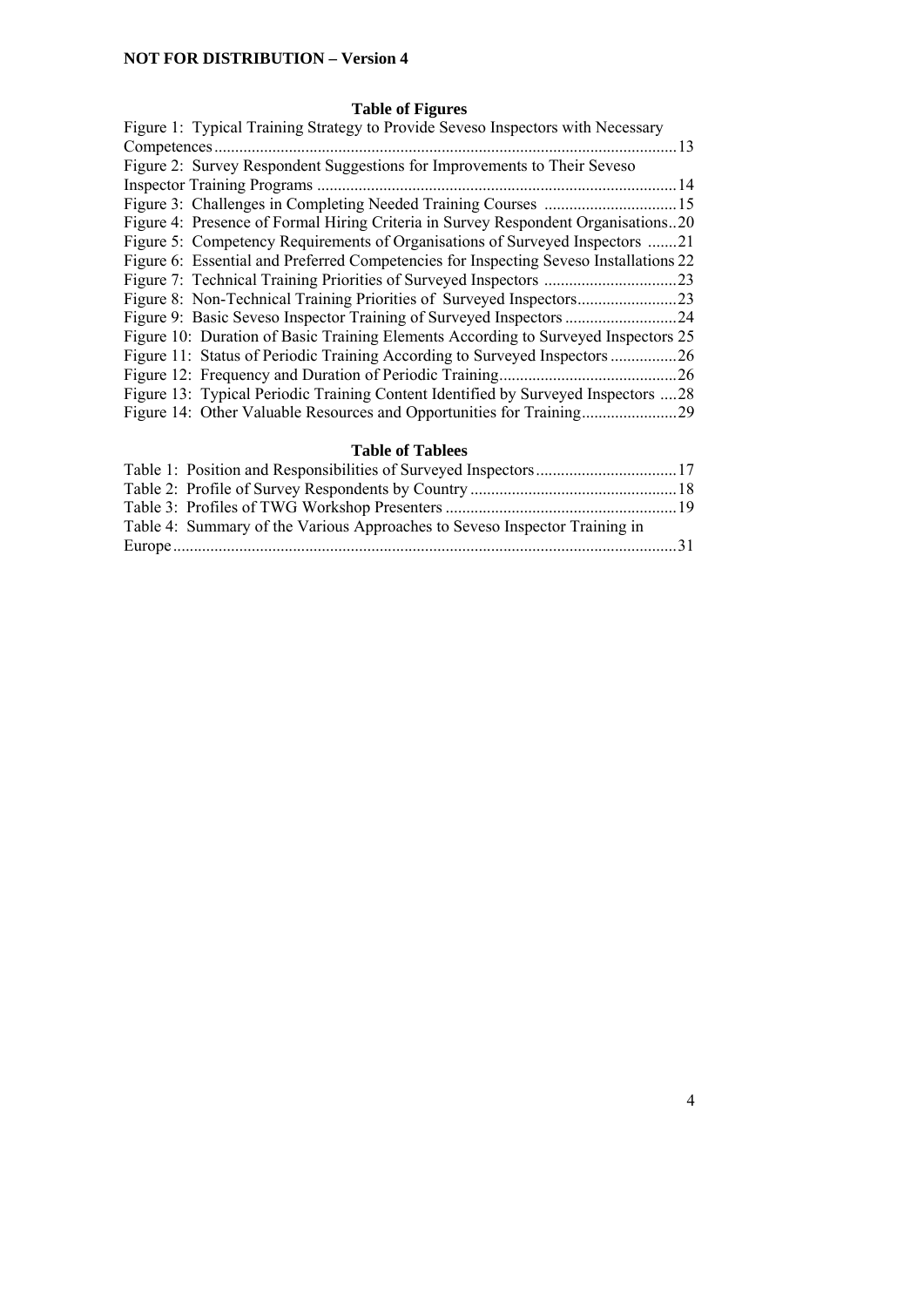#### **Executive Summary**

Following 10 years of implementation of the Seveso II Directive, it is widely recognized by competent authorities that fulfilment of the enforcement obligations within the Directive requires staff possessing a unique set of competencies and skills. Moreover, these competencies and skills must be nurtured and augmented over time to remain high quality and current with evolving technology and to understand and sometimes use new models, methodologies and applications that are being deployed to increase process safety.

In 2007 the Technical Working Group for Seveso Inspections (TWG 2) was asked by the Committee of CA to develop a recommendation for an EU competency/training syllabus for Seveso inspectors. These recommendations are based on the results of a survey of Seveso inspectors on the competency requirements and training programmes of their organisations as well as a subsequent workshop on competency and training requirements involving countries represented on the TWG 2.T In addition to the recommendations, principles and examples of good practice are presented in a summary document associated with these recommendations.

#### **Summary of Findings from the Survey and Workshop on Seveso Inspector Competency Requirements and Training Programmes**

The table below provides a general summary of the range of approaches to Seveso inspector training across Europe.

| <b>Type of Training</b>  | <b>Structure</b>                                                                                                                                                                                                                                                                                                                                                                                                                                                 | Content                                                                                                                                                                                                                                                                                                                                                                                                                                               | <b>Duration</b>                                                                                                                                                                                                                                                 |
|--------------------------|------------------------------------------------------------------------------------------------------------------------------------------------------------------------------------------------------------------------------------------------------------------------------------------------------------------------------------------------------------------------------------------------------------------------------------------------------------------|-------------------------------------------------------------------------------------------------------------------------------------------------------------------------------------------------------------------------------------------------------------------------------------------------------------------------------------------------------------------------------------------------------------------------------------------------------|-----------------------------------------------------------------------------------------------------------------------------------------------------------------------------------------------------------------------------------------------------------------|
| <b>Basic training</b>    | On the-job training is an<br>essential component in<br>most countries. In<br>addition, many<br>countries have<br>established specific<br>courses. In some<br>authorities, a test or<br>series of tests must be<br>passed.                                                                                                                                                                                                                                        | At a minimum, courses<br>usual cover the legal<br>system, regulatory<br>obligations,<br>enforcement and<br>inspections strategy.<br>Additional content<br>varies considerably<br>from country to country.                                                                                                                                                                                                                                             | Considerable variation<br>starting with a minimum<br>of a week up to 6<br>months in some<br>countries. On-the-job<br>training ranges from a<br>few months to a year.                                                                                            |
| <b>Periodic training</b> | Very broadly defined.<br>Can include formal<br>training programmes<br>and courses as well as<br>ad hoc professional<br>development<br>opportunities organized<br>locally as well as<br>internationally. Formal<br>courses on specific<br>topics as well as<br>exchange of good<br>practice and lessons<br>learned are included in<br>this definition. Several<br>countries regularly<br>organize joint training<br>for all its Seveso<br>inspection authorities. | Focus varies with time<br>and inspection<br>objectives, but<br>generally tends to be<br>either improving<br>technical or<br>administrative skills, or<br>updating regulatory<br>knowledge. Some<br>authorities link<br>inspector grades with<br>the amount and type of<br>training completed.<br>Needs and strategy<br>related to maintaining<br>competency in<br>specialized areas of<br>industrial safety also<br>influence training<br>objectives. | Usually ranges from 1-2<br>days to a couple of<br>weeks per year. In<br>some countries training<br>is fixed for a specific<br>number of days each<br>year, but in many<br>countries it depends on<br>the need and<br>availability of training<br>opportunities. |

**Summary of the Various Approaches to Seveso Inspector Training in Europe**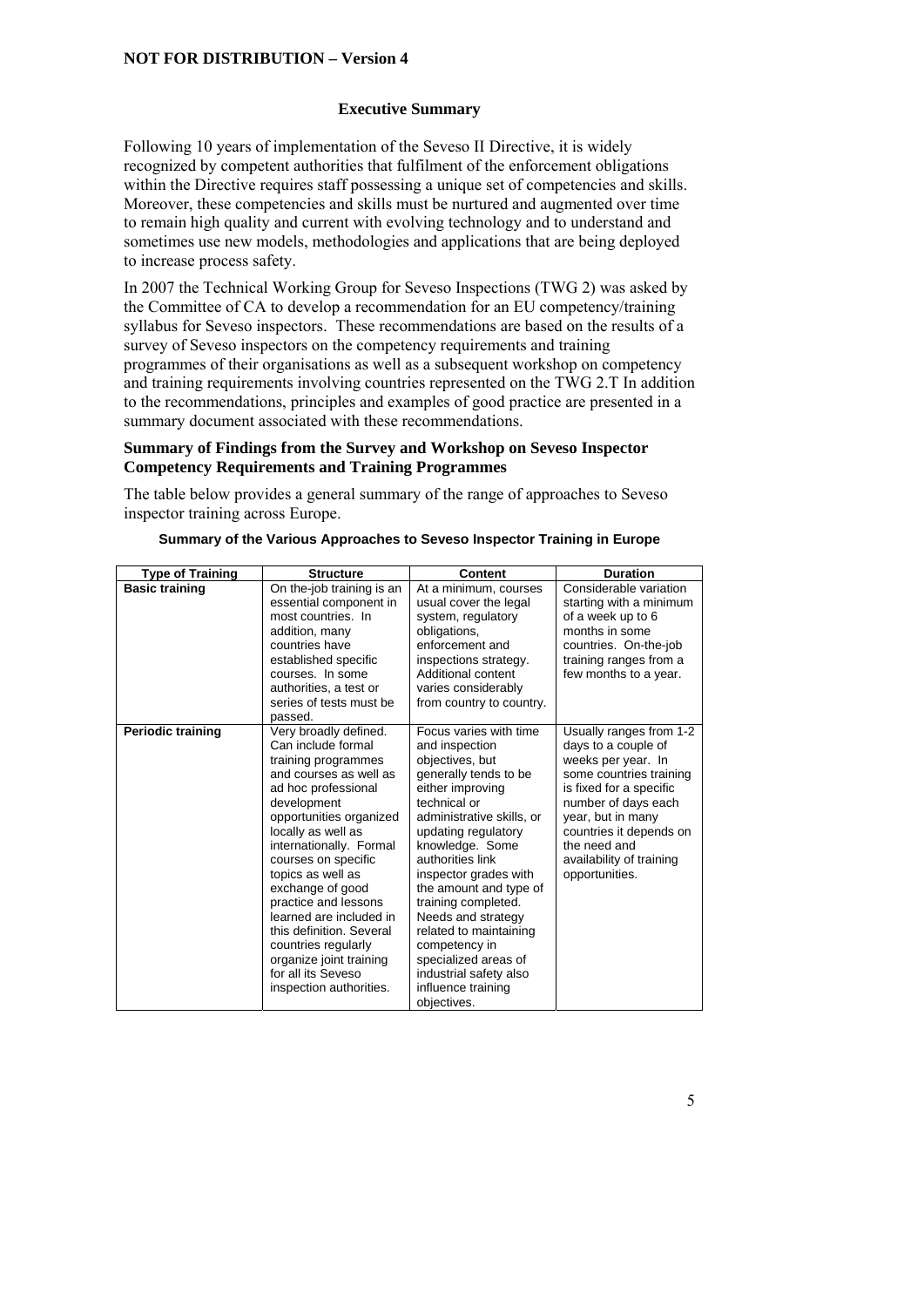In addition some general conclusions can be drawn from the detailed descriptions of competency and training practices in Seveso inspection programmes, one can note the following:

- **Individual inspectors should be well-equipped with the proper competencies so that their inspections have a real possibility of improving risk management on their Seveso sites.** Control of major hazards requires fundamentally a multi-disciplinary expertise, and competencies in each of the disciplines is generally acquired through experience and training. The central challenge of the inspection authority is to match inspector experience and competency with the inspection plan of the inspector.
- **There is no standard universally applicable syllabus for training Seveso inspectors.** There is no specific course structure that can be recommended to guide competent authorities in building their Seveso inspection training programmes. The objectives and content of training programmes are linked directly with the perceived role and obligations of the inspection authority in inspection and enforcement of the Seveso directive in their country. Moreover, competency needs can be addressed in numerous ways using a combination of competency requirements, basic plus periodic training.
- **Competency requirements vary considerably depending on the needs and objectives of the organization's Seveso inspection programmes.** The emphasis on specific professional credentials (beyond a university degree), experience and specific skill sets was not uniform across authorities. These aspects were influenced by a variety of factors unique to the organization, including its staffing and training strategy, the experience and competency of existing inspections staff, and the availability of appropriately experienced and skilled individuals in the work force.
- **Basic training, and especially on the job training, are considered essential.**  Seveso inspection programmes generally consider that Seveso inspectors must have some form of basic training as a foundation for their work. Training on the job is considered a critical element of training by all inspection programmes. In contrast, the emphasis on coursework and the content of courses offered as basic training varied considerably across countries and inspectorates.
- **Periodic training is also highly valued but definition and content of such training varies even more than basic training across authorities.** Local influences play an even more critical role in determining the nature and content of periodic training. Resources in particular may influence the frequency and systematic structuring of periodic training opportunities. In addition, the objective of inspections and other roles played by inspectors (e.g., review of safety reports) and inspection/accident experiences will strongly determine content. Periodic training priorities may be influenced by a perceived need to maintain or improve co-ordination and consistency with other authorities internally and externally.
- **Seveso inspectors generally view professional development as a combination of specialized training, good practice and lessons learned exchange, and improvement of general professional skills.** The desire to improve "technical skills" was expressed by a majority of participants (when combining both generic and specific responses). Where such skills were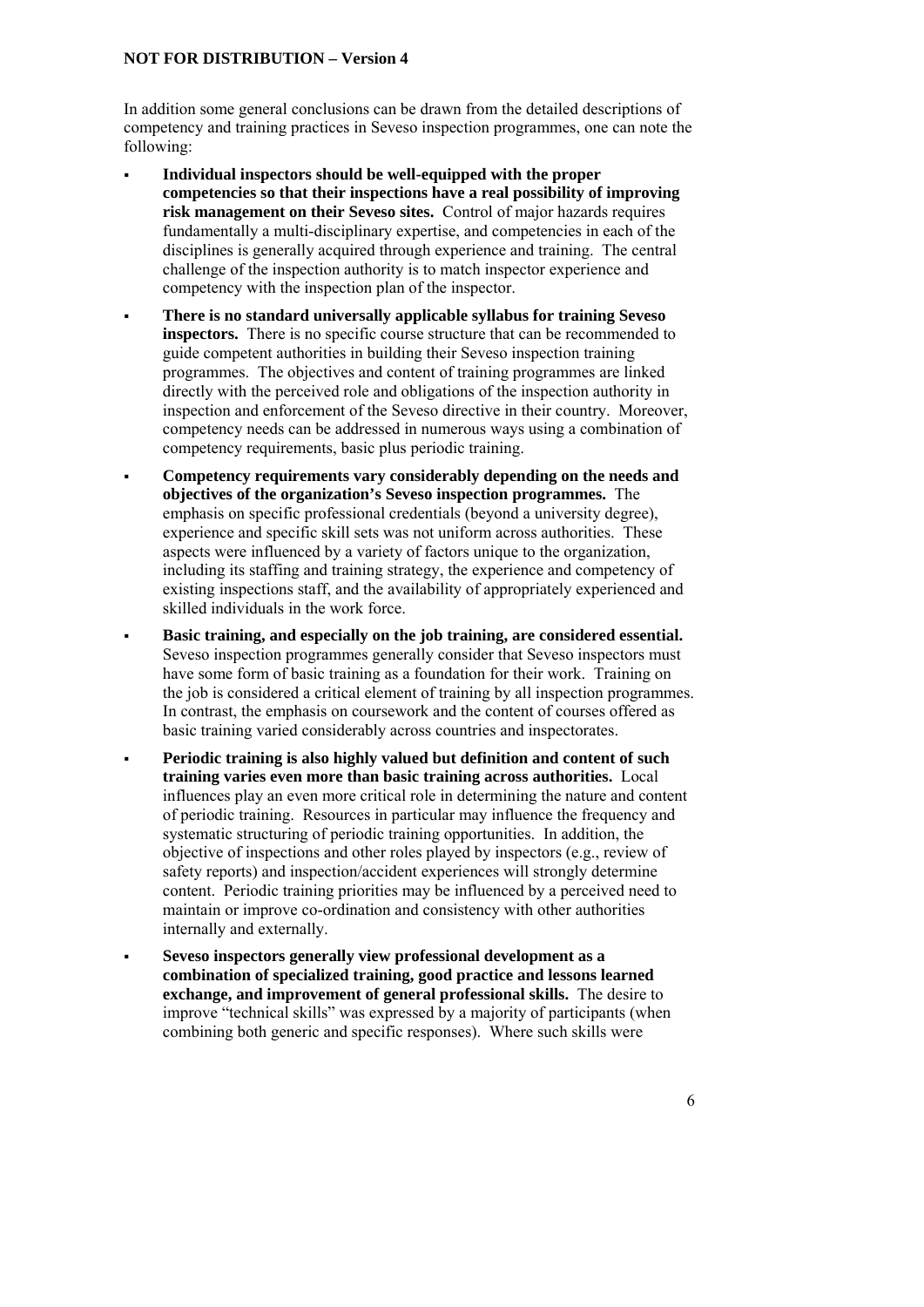specifically identified risk assessment, process safety and plant operations topped the list. Legal, communication and administrative skills were also highly valued by a wide number of participants as well as training on overall inspection strategy.

 **National and international seminars and conferences to exchange good practice and lessons learned were considered valuable learning resources.**  In addition to participation in international events such as the EU Mutual Joint Visit workshops and IMPEL conferences, several countries host national events and have established national networks of inspectors. Survey responses were particularly strong in emphasizing the value of any opportunity to exchange information with other Seveso inspectors.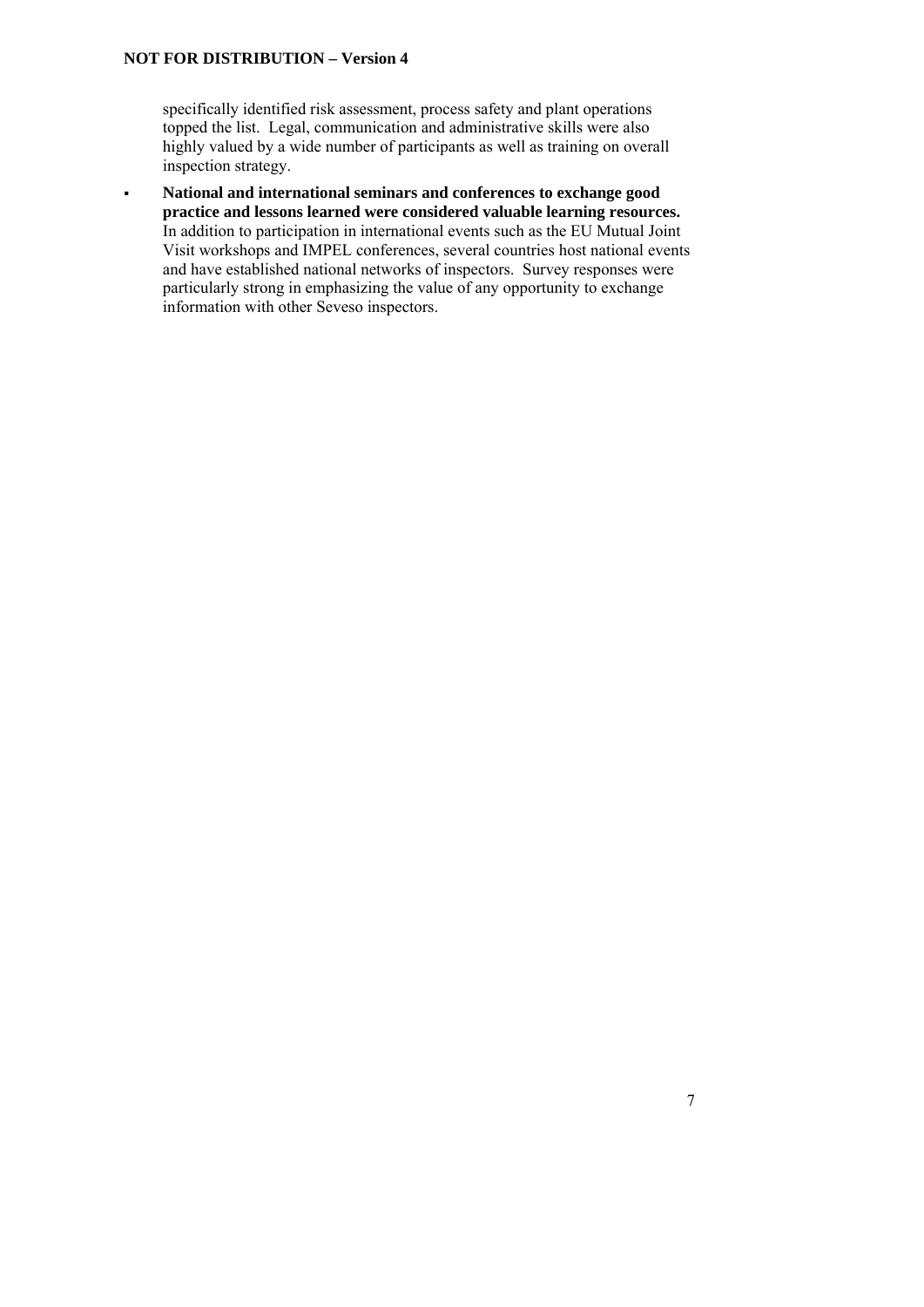## **Recommendations for Establishing Competency Requirements and Training Programmes for Seveso Inspectors**

*It is recommended that:* 

- *Member States and associated countries establish and periodically review specific competency and training requirements for Seveso inspectors.*
- *Effective Seveso inspections require a base competency in legal and technical requirements of Seveso implementation and in proven inspection methods.* 
	- o *A training strategy for each individual inspector should be established and updated on a regular basis.*
	- o *The training strategy should be adapted to individual inspectors to support and strengthen their individual level of competency in these areas.*
	- o *The education and experience of an inspector should be appropriate to the sites in his/her inspection plan.*
- *It is further recommended that, in the process of defining or improving competency requirements and training programmes for Seveso inspectors, Member States and associated countries take into account good practice emanating from past experience in Seveso countries. For this purpose, the document that follows summarizes different approaches adopted by the vast majority of EU countries and inspectorates, in terms of both content and implementation.*

*Objectives of inspections and the role of inspectors are often defined quite differently across authorities and countries due to important local and national influences, such as the existing legal framework, enforcement philosophy, the distribution of responsibilities between organizations, and current inspection resources and capacity. Therefore, it is expected that Seveso competent authorities will use their best judgment in selecting and adapting content and implementation measures that are appropriate to their local situation, in particular, in consideration of their own institutional norms and legal framework .* 

 *Exchange of documentation of best practices and clear interpretations and applications at EU level should be encouraged and resulting materials should be made available on a protected, inspector web server best practices. Exchange of documentation in all the European languages should be accepted and inclusion in the website of a translation mechanism should also be considered over time.* 

**Formattati:** Elenchi puntati e numerati

**Formattati:** Elenchi puntati e numerati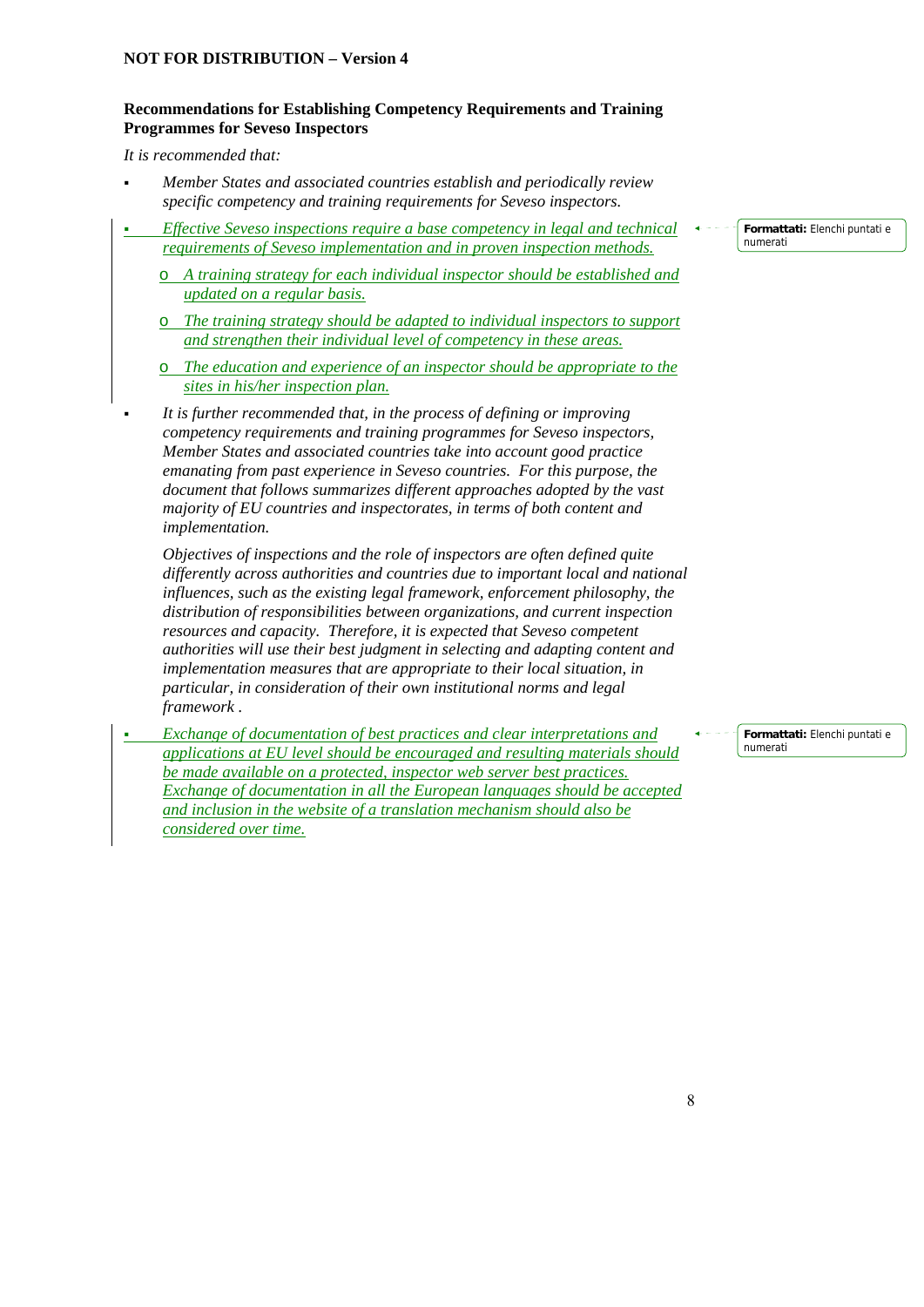#### **Competency and Training of Seveso Inspectors**

#### **Recommendations and Summary of Current Practice in Member States and Other Seveso Implementing Countries**

#### **Prepared by the EU Technical Working Group for Seveso Inspections (TWG 2) for the 22nd meeting of the Seveso CCA (22 October 2009, Lulea, Sweden)**  Revised version – draft June 2010

#### **Background**

Following 10 years of implementation of the Seveso II Directive, it is widely recognized by competent authorities that fulfilment of the enforcement obligations within the Directive requires staff possessing a unique set of competencies and skills. Moreover, these competencies and skills must be nurtured and augmented over time to remain high quality and current with evolving technology and to understand and sometimes use new models, methodologies and applications that are being deployed to increase process safety.

It was also recognized that the depth and range of required competencies and skills can vary considerably between countries, and even competent authorities, depending on the specific role of the competent authority in Seveso enforcement and its strategic approach. Hence, it would be useful to understand whether there are competencies and skills broadly recognized as important by most or all Seveso competent authorities and how competent authorities work to meet and maintain such core requirements. Secondly, it would be useful to know what and how much specialized knowledge is valued in the competent authorities and how competent authorities meet such needs.

For this reason this issue was recommended to be a priority topic for study by the EU Technical Working Group on Seveso Inspections in 2004, resulting in the implementation of the inspector survey that forms the basis of some of the elements of this recommendation. Furthermore, the issue was separately raised during the CCA Seminar on Enforceability that took place in April 2008 in Brdo, Slovenia. As a result, it was recommended to develop an EU competency/training syllabus for Seveso inspectors. Since the Technical Working Group for Seveso Inspections was already working on this topic, it was asked by the CCA to implement this recommendation.

The following document consists of recommendations followed by a summary of principles and examples of good practice that should be taken into consideration in establishing competency requirements and training programmes for Seveso inspectors. Part A of this summary describes the need to maintain an effective training for Seveso inspectors. Part B describes the knowledge-gathering efforts, namely a survey of Seveso inspectors and a workshop that took place in association with a TWG 2 annual meeting. Part C highlights the general principles gathered from the TWG study that influence the selection of Seveso inspector competency requirements and the structure of Seveso inspector training programmes. Part C also provides an overview of the kinds of competency and skill requirements generally considered important across Seveso inspectorates. Part D describes norms of basic training programmes as well as various approaches to specialist and advanced, or ongoing, training that has been established in various inspectorates in associated countries and also how these programmes are managed and financed.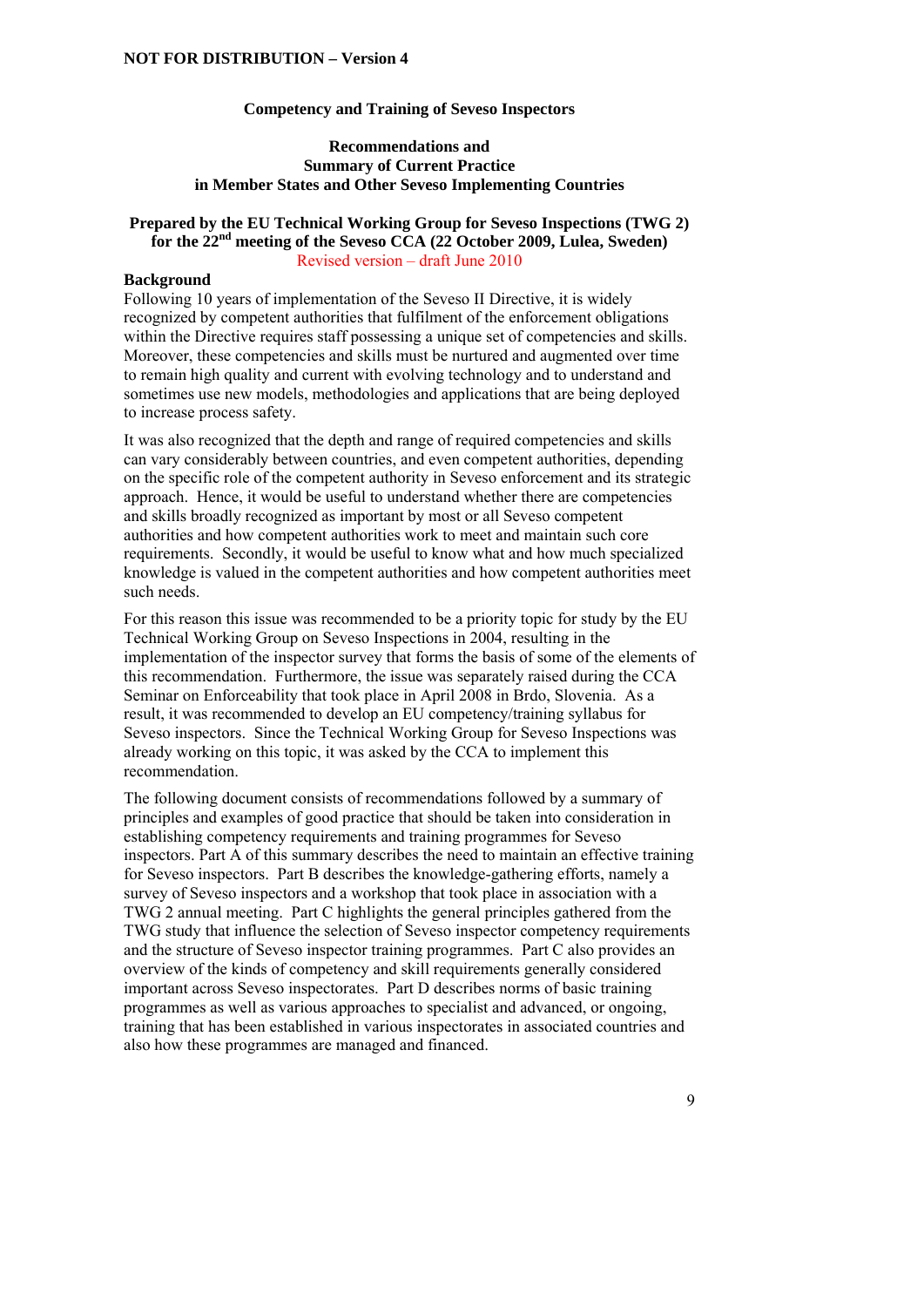*Please also note that the description of competency and practices attached to the recommendation may be revised in advance of its final publication.*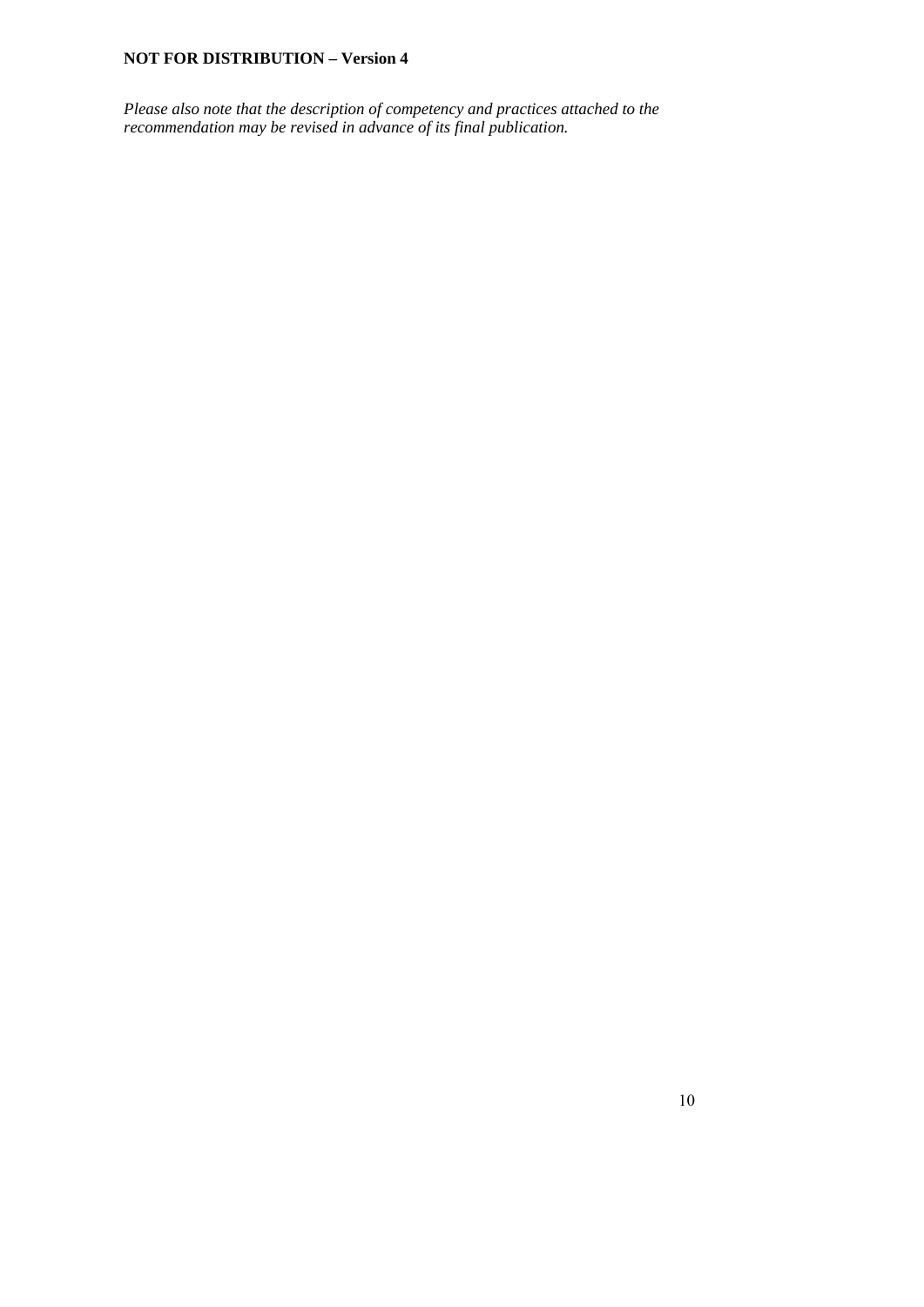## **Recommendations for Establishing Competency Requirements and Training Programmes for Seveso Inspectors**

*It is recommended that:* 

- *Member States and associated countries establish and periodically review specific competency and training requirements for Seveso inspectors.*
- *Effective Seveso inspections require a base competency in legal and technical requirements of Seveso implementation and in proven inspection methods.* 
	- o *A training strategy for each individual inspector should be established and updated on a regular basis.*
	- o *The training strategy should be adapted to individual inspectors to support and strengthen their individual level of competency in these areas.*
	- o *The education and experience of an inspector should be appropriate to the sites in his/her inspection plan.*
- *It is further recommended that, in the process of defining or improving competency requirements and training programmes for Seveso inspectors, Member States and associated countries take into account good practice emanating from past experience in Seveso countries. For this purpose, the document that follows summarizes different approaches adopted by the vast majority of EU countries and inspectorates, in terms of both content and implementation.*

*Objectives of inspections and the role of inspectors are often defined quite differently across authorities and countries due to important local and national influences, such as the existing legal framework, enforcement philosophy, the distribution of responsibilities between organizations, and current inspection resources and capacity. Therefore, it is expected that Seveso competent authorities will use their best judgment in selecting and adapting content and implementation measures that are appropriate to their local situation, in particular, in consideration of their own institutional norms and legal framework .* 

 *Exchange of documentation of best practices and clear interpretations and applications at EU level should be encouraged and resulting materials should be made available on a protected, inspector web server best practices. Exchange of documentation in all the European languages should be accepted and inclusion in the website of a translation mechanism should also be considered over time.* 

**Formattati:** Elenchi puntati e numerati

**Formattati:** Elenchi puntati e numerati

**Formattato:** Rientro: Sinistro: 1,9 cm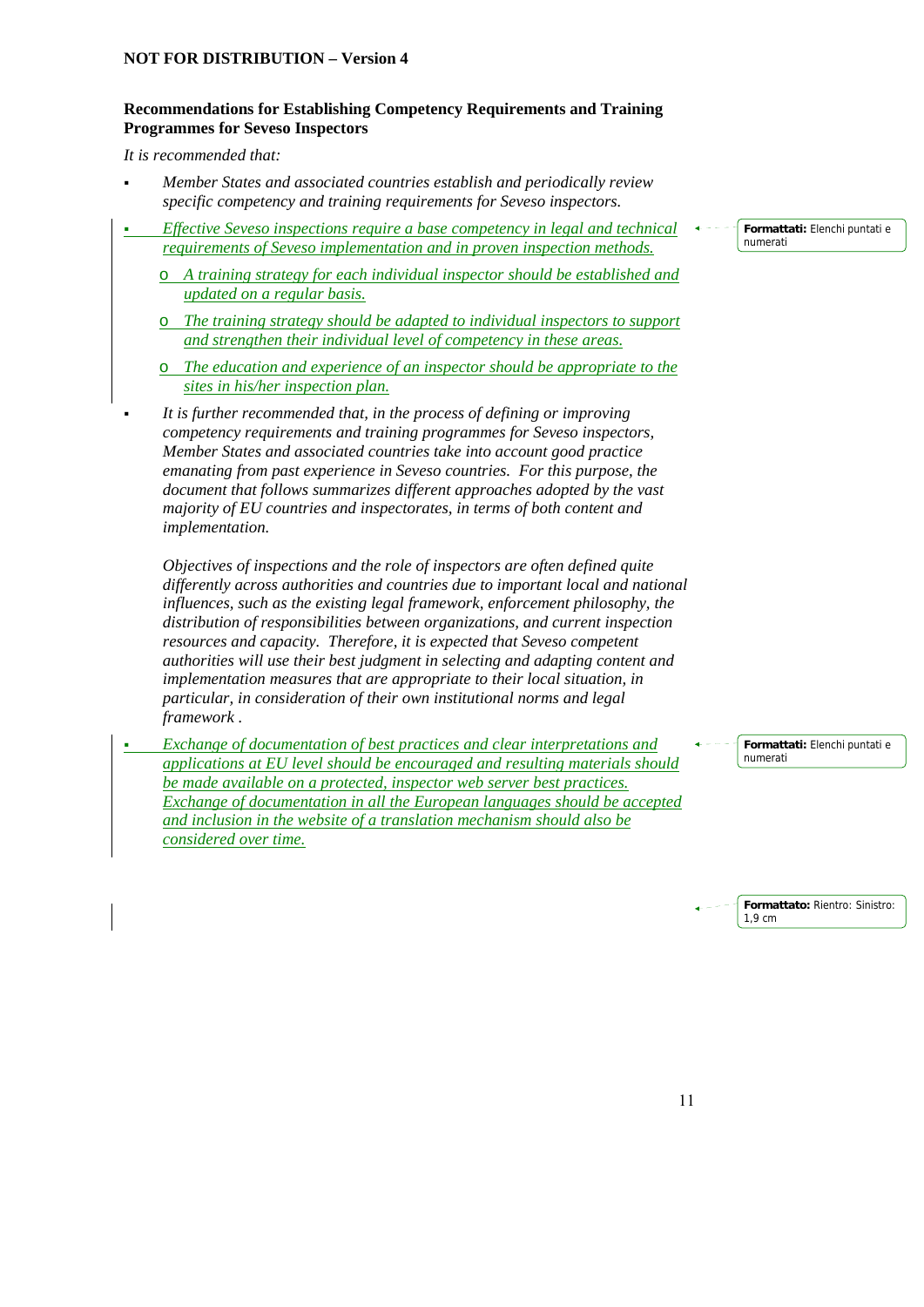## **Competency Requirements and Training Programmes for Seveso Inspectors: Findings and Conclusions**

#### **Version 2**

#### **Introduction**

This document represents the combined findings from the workshop on Seveso competency and training and from the survey on competency and training completed by various MJV participants. The workshop was particularly helpful in confirming the degree to which trends cited in the survey are widely reflective of trends across the broad spectrum of Seveso inspectorates in Europe. In particular, several Seveso inspectorates in Europe were not included in the survey but their practices were described in the workshop.

This document is divided into four parts as follows:

Section A – The need for recommendations and best practice change on seveso inspector competency and training

Section B - Knowledge-gathering activities for the recommendations on competency and training practices of seveso inspection programmes

Section C - General principles and considerations that influence competency and training choices in Seveso countries

Section D - Competency requirements for seveso inspectors – Common principles and examples of good practice

Section E - Different types of ongoing training/professional development activities

Section F – Summary and conclusions

#### **A. The Need for Recommendations and Best Practice Change on Seveso Inspector Competency and Training**

The recommendations and associated knowledge-gathering efforts (the survey and the workshop) stem from a recognition that maintaining effective training programmes for Seveso inspectors is a challenge of several dimensions.

## **A1. The Multiple Competencies Required of a Seveso Inspector**

Control of major hazards, also known alternatively as loss prevention or process safety management, is fundamentally a multi-disciplinary expertise, and competencies in each of the disciplines is generally acquired through experience and training. Over 30 years experience with the Seveso Directive suggests that it is not possible for an inspector to check compliance in a meaningful way without a fundamental knowledge of all the elements that contribute to effective control of major hazards. In addition, inspection is in itself a field of expertise that is also multi-disciplinary. Seveso inspectors therefore, have to somehow acquire on the job or from past experience competency in a number of disciplines, some of which are inter-related, but others, such as risk assessment, are stand-alone disciplines and highly specialised.

Hiring experienced process safety professionals can be a significant advantage to an inspections programme but is not often possible due to availability and cost. Therefore, as noted later in this document, most inspection authorities adopt a strategy of hiring staff that have education and experience that make them likely to be a good inspector, but with the inspection that a substantial part of the competencies that they need will be learned on the job through experience and training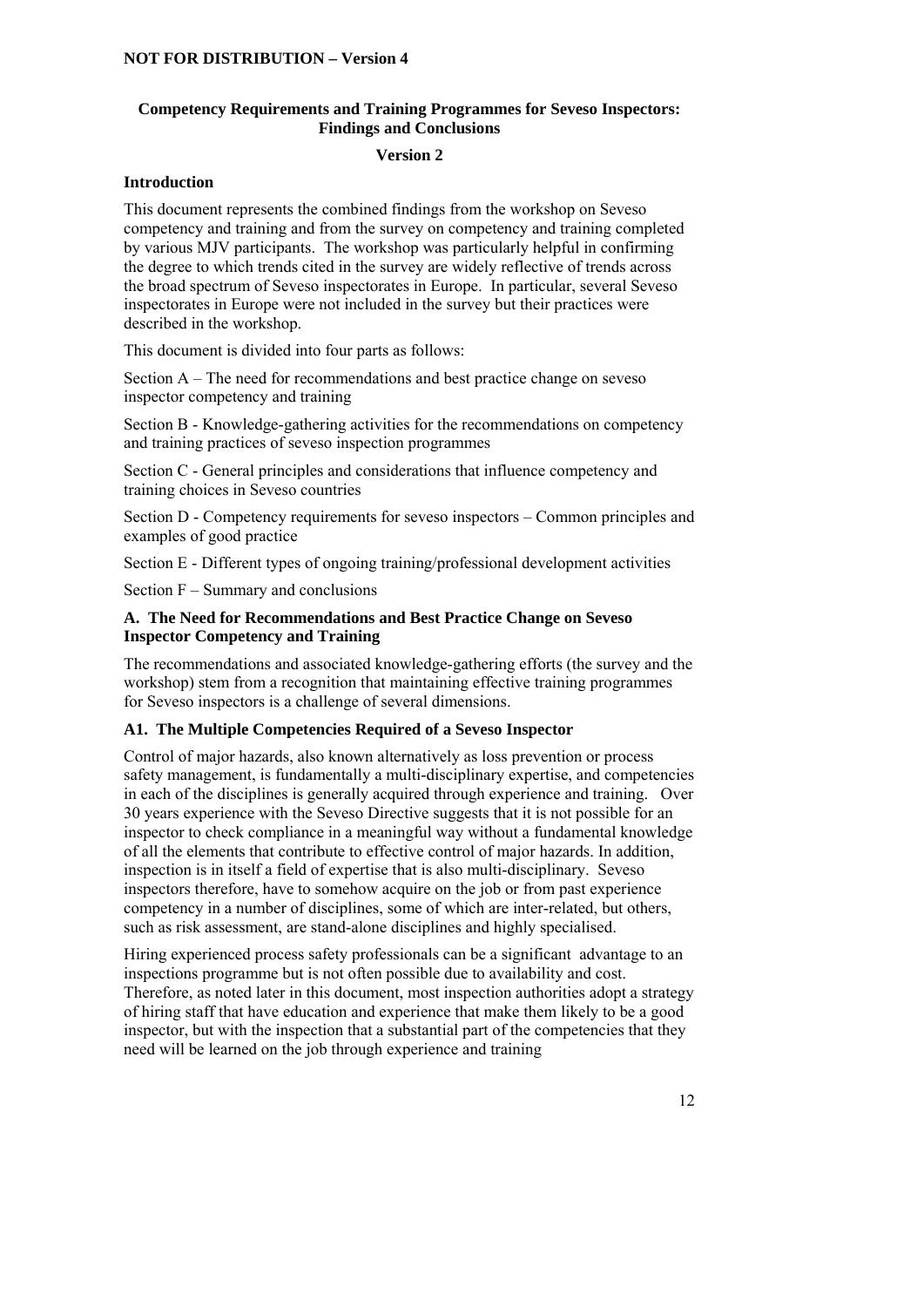

#### **Figure 1: Typical Training Strategy to Provide Seveso Inspectors with Necessary Competences**

The inspector must essentially have the competence to evaluate the adequacy of the site's compliance with all the elements of the safety report and the safety management system (see Text Boxes 1 and 2). In essence, these elements include understanding of chemical engineering processes for Seveso type industries, principles of mechanical engineering (for reliability and integrity issues), behaviour of numerous dangerous substances and their effects on people and the environment, techniques for identifying hazards and assessing consequences, psychological disciplines of organizational behaviour and human-machine interfaces (human factors), and emergency planning.

The challenge is complicated further by the sheer diversity of major hazard industries and the vast number of dangerous substances and potential reactions involved. For example, the e-MARS database established to record major accidents at Seveso sites lists 45 different industrial sectors. It has been further estimated that there have been over 250 toxic substances released or involved in accidents recorded in the database. Moreover, for most equipment and many activities, there exist codes and standards and even regulations of which the inspector must be aware and in some cases very knowledgeable.

Furthermore, inspection itself is an expertise. It follows a disciplined process that starts with strategic planning, following onto inspection preparation, the inspection itself and follow-up. Several important elements of the process include a firm grasp of all the legal aspects (legislation, rights and obligations of the regulator and the regulated, and the legal process), and co-ordination with other authorities and external experts. In addition, as many of the surveyed inspectors emphasised, excellent communication and writing skills are necessary to maximise the possibility that inspection findings will be addressed.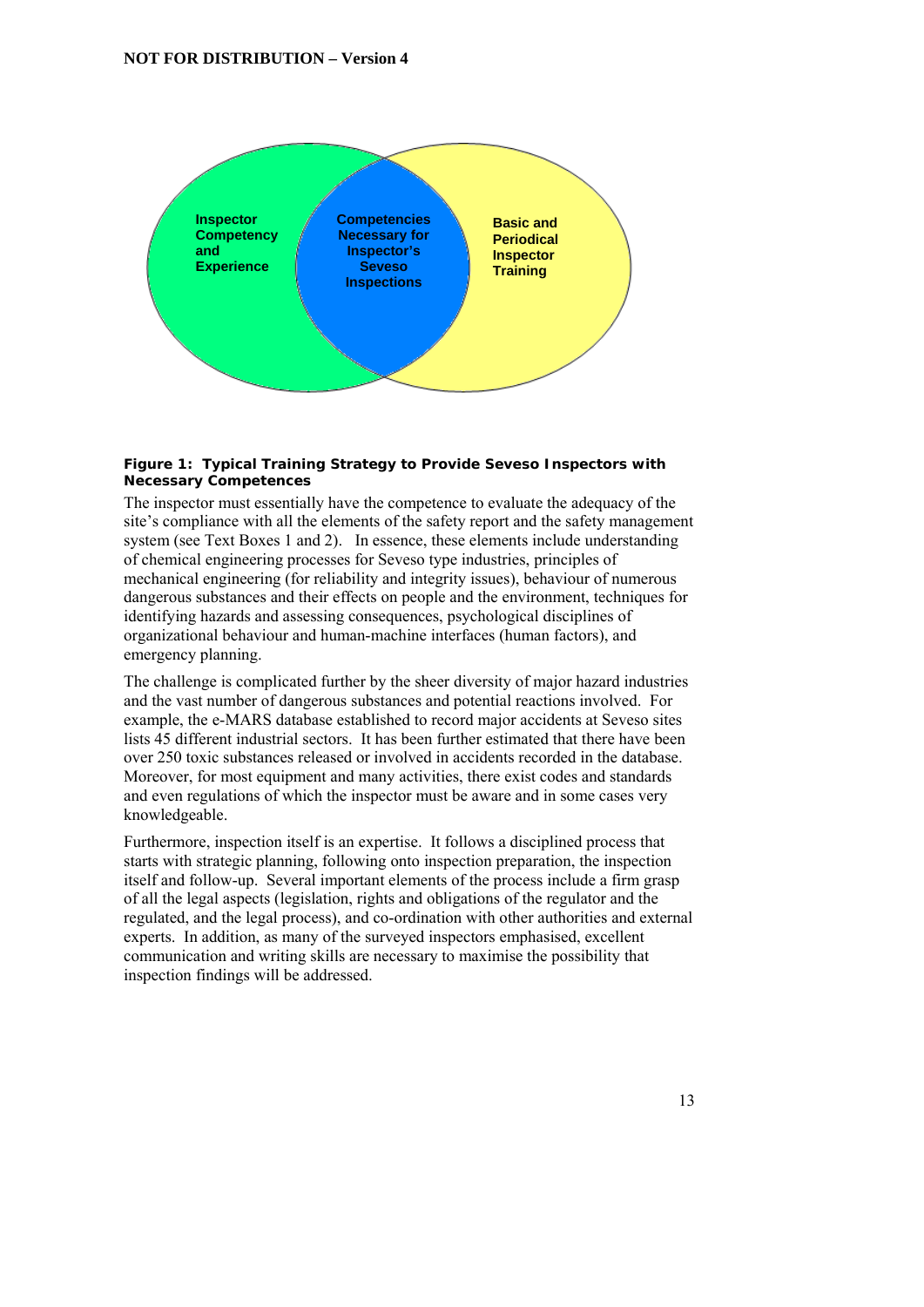



#### **A2. The Need for Individualized Training Plans for Seveso Inspectors**

The recommendations emphasise the need for individualized training plans for individual inspectors. As shown in Figure 1, the central challenge of the inspection authority is to match inspector experience and competency with the inspection plan of the inspector. In addition to highlighting the multi-disciplinary nature of major hazard control, Section A1 also notes the additional complexity that arises stemming from the diversity of sectors represented by Seveso sites. Different sectors require a different and often specialised knowledgebase of inspectors for effective evaluation of the operator's demonstration that all necessary measures to protect humans and the environment have been undertaken.

These sectors in particular are differentiated in numerous ways relevant to safety, such size and complexity, types of processes, types of equipment, engineering, operational equipment, staff expertise and balance sheets.<sup>1</sup> In addition, sites differ from one another in terms of particular risk management challenges and sometimes the significance of certain challenges to safety, such as the risk assessment process or human factors, on particular sites requires specialised expertise to evaluate.

Therefore, it is clear that individual inspectors should be well-equiped with the proper competencies so that their inspections have a real possibility of improving risk management on their Seveso sites. This challenge becomes increasingly critical when

<u>.</u>

<sup>&</sup>lt;sup>1</sup> This fact is highlighted in the 2008 joint publication by the European Commission's Joint Research Centre and the Netherlands, *Enforcement of Seveso II: An Analysis of Compliance Drivers and Barriers in Five Industrial Sectors* on Seveso highlighting strengths and weaknesses of Seveso compliance in five industrial sectors (mineral oil refineries, batch processors, pharmaceutical production, LPG storage, and fertiliser production).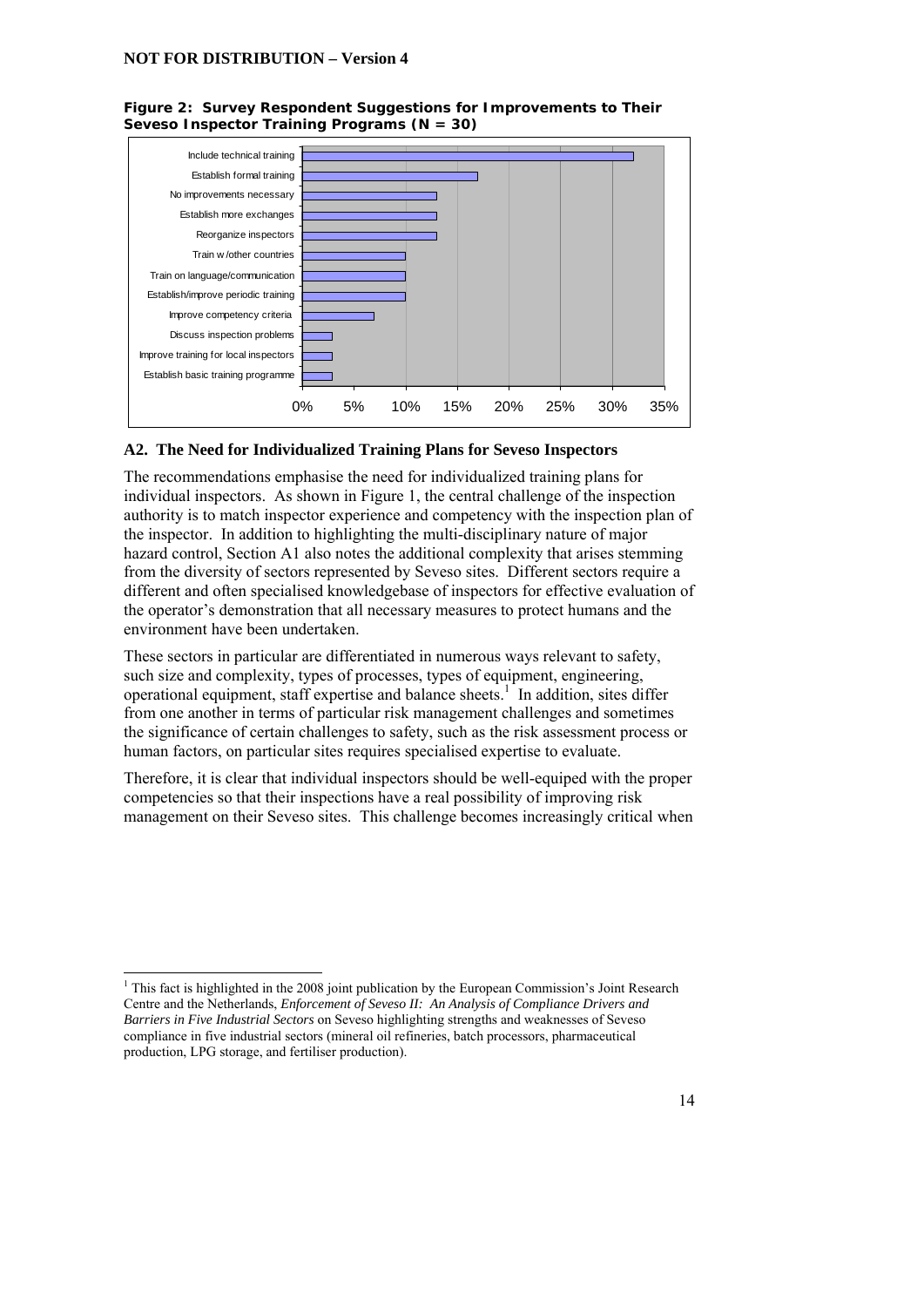access to experts in particularly important expertises are not available to the authorities. There is no doubt that it is a significant challenge for inspectors and the inspection authority as a whole to keep abreast of all the competencies that might be required to implement within their annual Seveso inspection plan. However, inspection authorities generally find that working strategically they can make significant progress in maintaining and increasing the competency of their staff. The following description of needs and practices associated with Seveso inspector training is aimed to help inspection authorities in establishing and improving their training goals and strategies.

## **A3. Challenges in Achieving Effective Seveso Inspector Training**

The survey and workshop indicate that the majority of inspection authorities generally offer some kind of basic and periodic training for Seveso inspectors. However, as noted in the survey, programmes sometimes have difficulty in obtaining precise training necessary for Seveso inspectors. The survey highlighted some of these challenges, that were also recognised in the workshop presentations and in the two country comments included here in **Annex X.**

In particular, Figure 3 shows a general difficulty in finding appropriate materials and courses in specialty areas. Several survey respondents mentioned specifically that opportunities for training on safety management systems and risk assessment may be limited. More generally, keeping up with safety technology and the various competencies that they may be require also poses challenges to many programmes.



## **Figure 3: Challenges in Completing Needed Training Courses (N = 39)**

these efforts, in particular:

- Guiding Phase II of the Mutual Joint Visit programme that facilitates exchange of best practice and other knowledge among Seveso inspectors on special topics
- Publishing a hard and electronic copy of the results of the MJV Phase II exchanges in the Seveso Inspection Series

Moreover, it was noted that when specialised training materials or courses exist, they

sometimes do not exist in the native language of the inspectors.

This situation gives support for the ongoing efforts of the various Seveso countries, through the MJVs and the TWG 2, and the Major Accident Hazards Bureau to exchange best practices and make them available to inspection authorities. MAHB in collaboration with the various involved Seveso countries currently conduct a number of activities as part of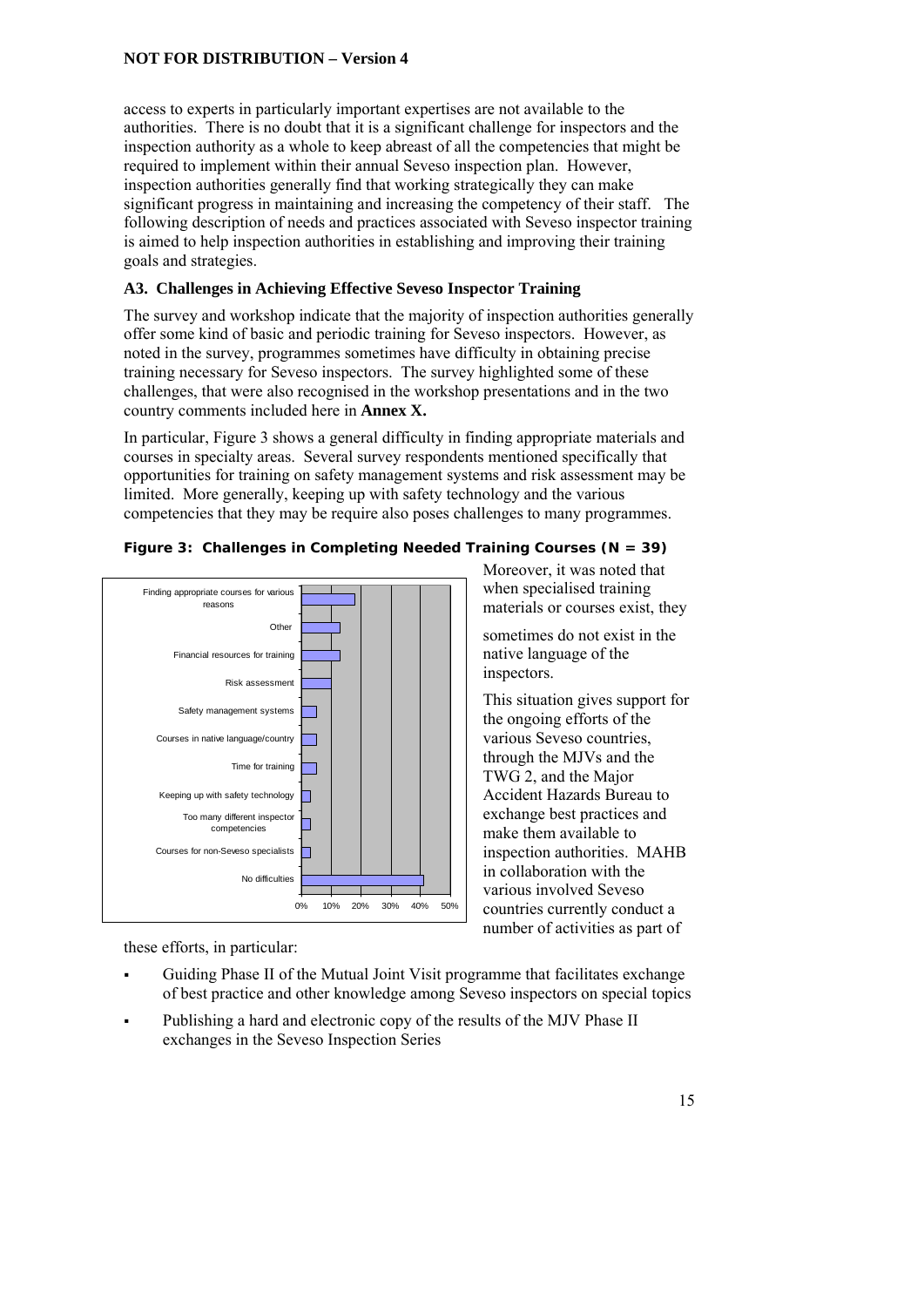- Publishing documentation on the TWG 2's priority topics on the Seveso Inspections website (http://sevesoinspections.jrc.it) in original languages
- Producing a Seveso Safety Bulletin periodically on narrowly defined topics of interpretation and guide practice
- Fostering technical exchange on specific topics in TWG 2 meetings. The materials and a summary of the discussions (if any) are subsequently made available on the Seveso Inspections website.

It was also noted in the comments from Baden-Württemburg that it would be helpful if a translation mechanism were included in the website to allow reading all documents in the inspector's own native language. This would require additional investment in the website design which may be possible to incorporate over time.

#### **B. Knowledge-Gathering Activities for the Recommendations on Competency and Training Practices of Seveso Inspection Programmes**

The TWG determined that this effort required establishing a reference knowledge base of current practices in Member States and other Seveso implementing countries. It identified, and subsequently completed, two main activities to achieve this objective, a survey and a workshop in the context of the TWG 2 annual meeting

The workshop was added following the completion of the survey in order to ensure a well-rounded interpretation of the status of Seveso inspector competency requirements and training across Europe.

It is important to note that these efforts included input from every Member State but not every inspectorate. In particular, it is estimated that more than 250 Seveso inspectorates throughout Europe (and considering the number of countries that involve local inspectorates, this estimated number could be considered conservative). However, there was considerable diversity among inspectorates that did participate either through the survey or through the TWG 2 mini-workshop. Independently, sampling a mostly different audience, both the survey and the workshop reached more or less the same conclusions about typical requirements, optional approaches and their influences. From this it seems evident that the analysis and recommendation below will largely be considered relevant and applicable for most Seveso inspectorates in the European Union and associated States.

Moreover, from the results of these exercises it was immediately clear that generic recommendations regarding the importance of maintaining a training programme for Seveso inspectors would be relevant and useful. However, providing a specific recommended syllabus would be difficult given the diverse approaches and responsibilities of the various Seveso inspectorates across Europe. Therefore, the recommendations are general and short and cover training and competency requirements broadly.

Moreover, in lieu of a recommended syllabus, the recommendations has included this explanation of current practice as derived from the survey and workshop results. In this way, the document can be used as both a benchmarking reference as well as a menu of options for inspectorates looking for ideas.

Important points resulting from these exercises are incorporated in the current document and in the annexes.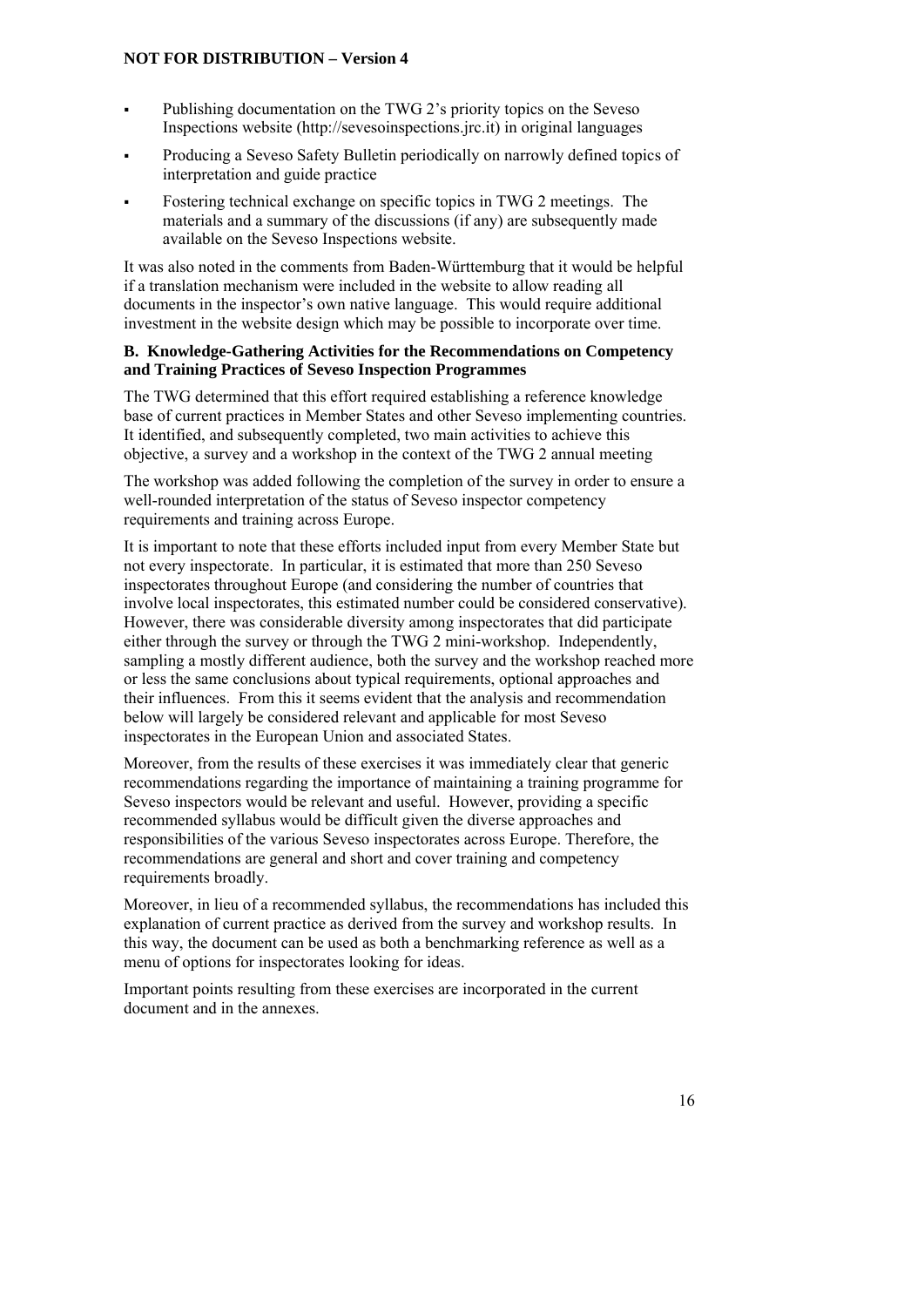In addition, following circulation of the final draft of the recommendations to the CCA, further information and recommendations on training programmes were received from Poland and Baden-Württemburg (Germany). These comments can be found in Annex 1**.** 

In the process of gathering this information, three syllabi were collected from individual Seveso inspection programmes (UK Health and Safety Executive, Belgian FSP Employment and Labour and the French Ministry of Ecology, Sustainable Development and Sea). The syllabi are included with this document in Annex 2.

#### **B1. Completion of the collection and analysis of responses to the survey of Seveso inspectors on competency and training requirements**

This survey was conducted and distributed to Seveso inspectors participating in Mutual Joint Visits for Seveso Inspections (MJVs) between 2005 and 2008. The survey resulted in a total of 57 participants representing competent authorities in 22 Member States, 2 EEA/EFTA countries and 2 Candidate Countries.

## **Table 1: Position and Responsibilities of Surveyed Inspectors**

| <b>RESPONDENT PROFILE</b>                                           | # RESP         | % RESP |
|---------------------------------------------------------------------|----------------|--------|
| <b>SEVESO INSPECTOR</b>                                             | 44             | 79%    |
| <b>NOT AN INSPECTOR</b>                                             | 11             | 20%    |
| <b>INSPECTION DEPARTMENT MANAGER</b>                                | 13             | 23%    |
| HAS OTHER RESPONSIBILITIES BESIDES<br><b>INSPECTIONS, INCLUDING</b> | 11             | 20%    |
| -POLICY                                                             | 4              | 36%    |
| -SAFETY REPORT                                                      | $\overline{2}$ | 18%    |
| -LEGAL, PROCEDURAL                                                  | 4              | 36%    |
| -CIVIL PROTECTION                                                   | 1              | 9%     |
| -OTHER                                                              | $\mathbf{1}$   | 9%     |
| <b>ALSO INSPECTS OTHER LEGISLATION</b>                              | 28             | 50%    |
| - ENVIRONMENT                                                       | 17             | 30%    |
| - OCCUPATIONAL SAFETY                                               | 9              | 16%    |
| - RADIATION                                                         | $\mathbf 2$    | 4%     |
| - CIVIL PROTECTION/FIRE SAFETY                                      | $\overline{2}$ | 4%     |
| - HIGH RISK NON-SEVESO                                              | 3              | 5%     |
| - TRANSPORTATION (UN ADR)                                           | $\mathbf{1}$   | 2%     |
| THE ORGANIZATION                                                    |                |        |
| IS LEAD SEVESO AGENCY                                               | 33             | 59%    |
| SHARES BUT DOES NOT LEAD INSPECTIONS                                | 15             | 27%    |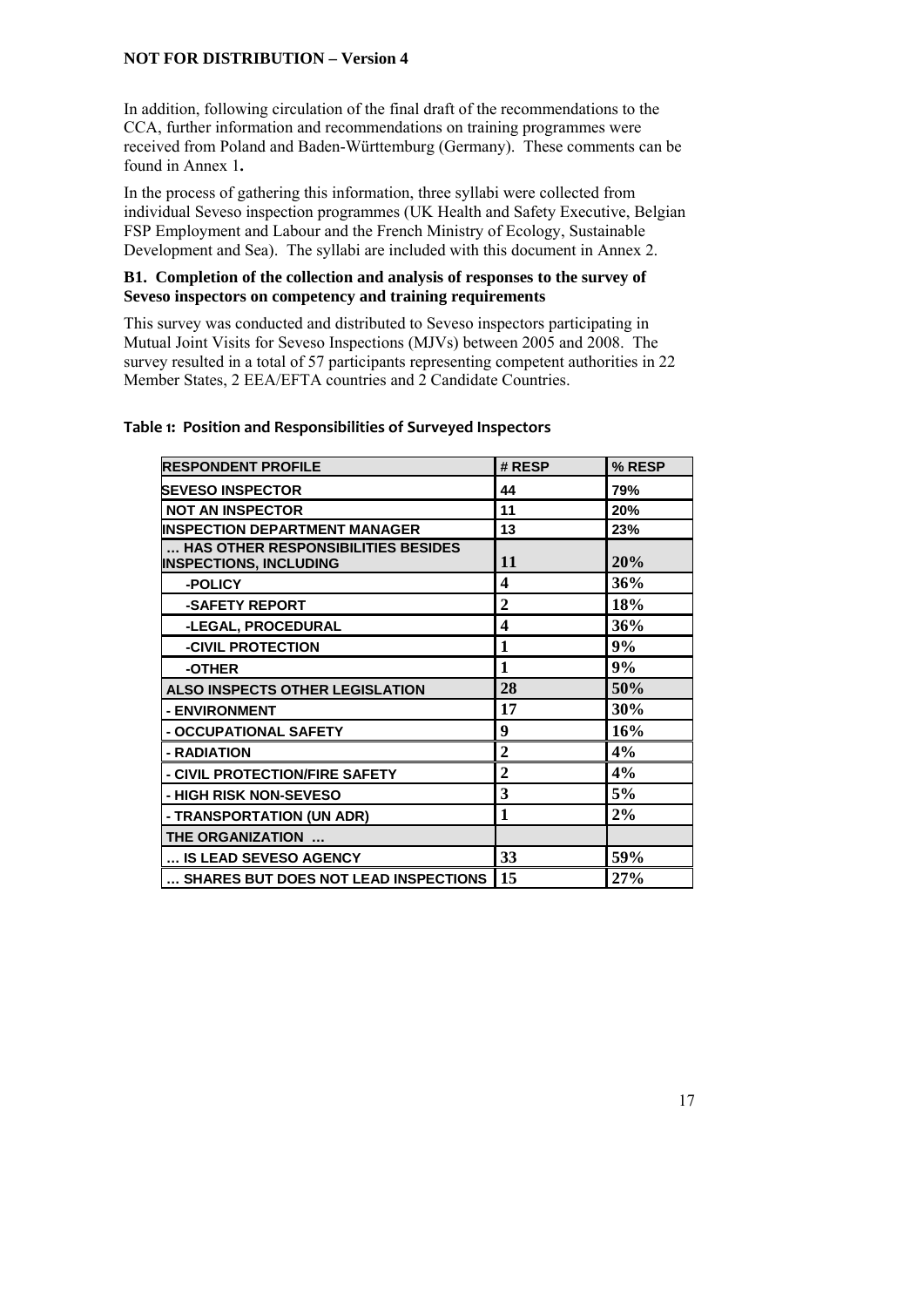#### **Table 2: Profile of Survey Respondents by Country**

| $EU-15$         | 33           |
|-----------------|--------------|
| <b>NEW MS</b>   | 16           |
| <b>EFTA/EEA</b> | З            |
| CC              | $\mathbf{R}$ |
| <b>OTHER</b>    | ш            |
| UNKNOWN*        |              |
| <b>TOTAL</b>    | 57           |
|                 |              |

- **Twelve (12) EU-15 countries represented with BE, UK, DE, SV, NL most represented (3-5 respondents each)**
- **Ten New MS represented with Hungary most represented (3 responses)**
- **Two EEA/EFTA countries represented– Norway and Switzerland**
- **Two Candidate Countries represented Turkey and Croatia**
- **One industry respondent**

Table 1 (p. 17) shows the distribution of inspectors by function. Respondents were given a number of options to describe their profile, including:

- whether or not they were a Seveso inspector, and/or if they had an inspections management role,
- whether or not the inspector has other responsibilities besides Seveso inspections
- whether they inspected other legislation besides Seveso, and
- whether or not the organization was the lead authority for Seveso inspections in their country.
- .

<u>.</u>

The responses were grouped for analysis in Table 1 according to these attributes. Table 2 summarises the survey respondents per country.

## **B2. Organization of a short workshop on Seveso inspector competency and training requirements in the TWG annual meeting**

In June 2009 each country present in the TWG meeting (see Table 3, p. 19) made a short presentation on competency and training requirements in their country or in their organization. This session consisted of presentations from 18 different Seveso countries, some representing all the inspectorates of their country and others representing only their own inspectorate. The perspective of industry was also presented. Presentatinos are available in the password-protected section of the Seveso  $Inspections website<sup>2</sup>$ .

 $2$  Presentations are available on the Seveso Inspections website:

http://139.191.1.51/typo3/index.php?id=435. Competent authority staff can access the passwordprotected site once they register with the site. Members of the CCA and TWG 2 may use the User Name and password of those groups to view the materials.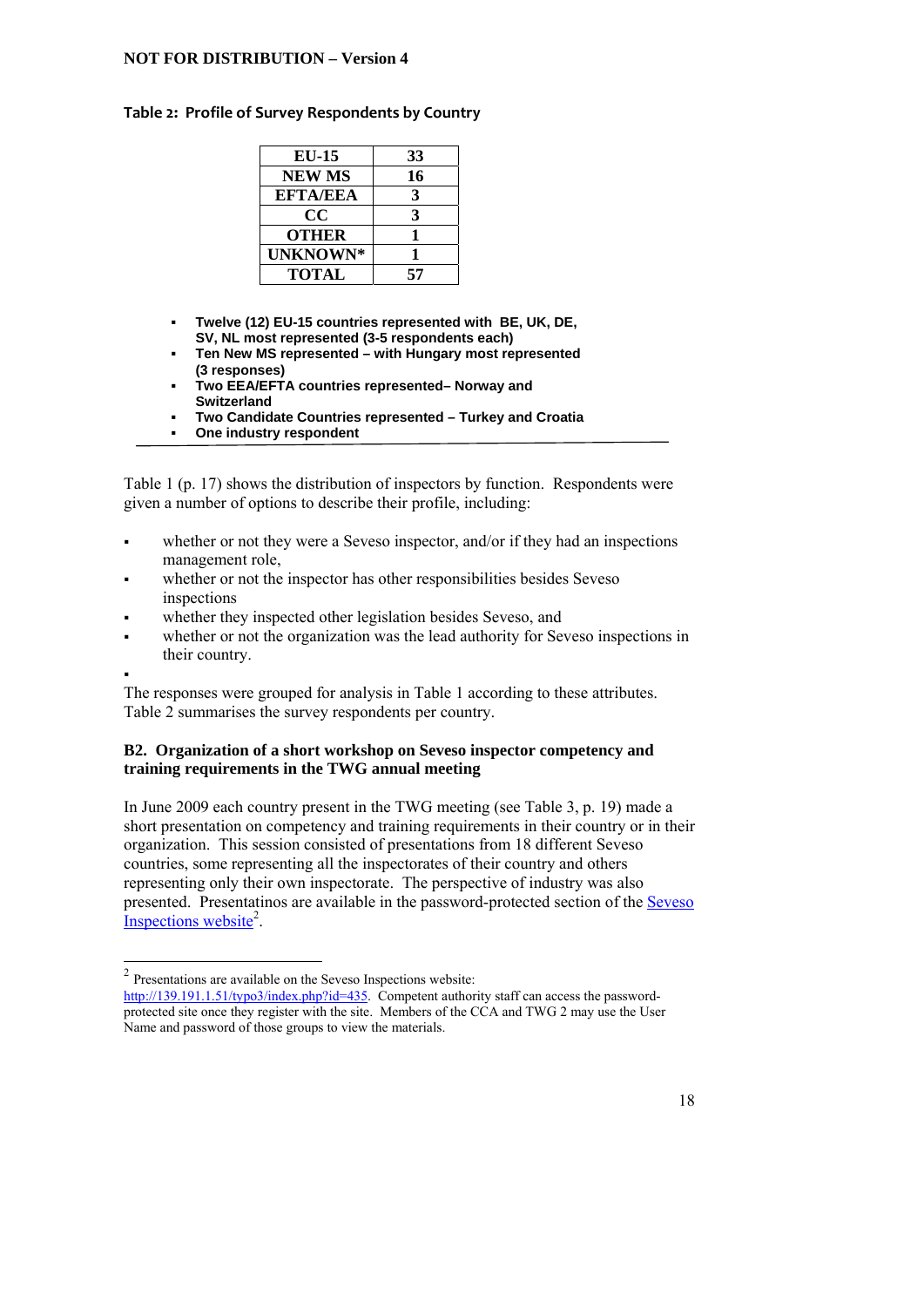| Representative of     | Competency and Training Approaches Described for               |
|-----------------------|----------------------------------------------------------------|
| <b>Belgium</b>        | All Seveso inspectorates in Belgium in general, more detailed  |
|                       | information on content training program for labour safety      |
|                       | inspectorate                                                   |
| Croatia               | Ministry of Environment Inspectorate                           |
| <b>Czech Republic</b> | All Seveso inspectorates in Czech Republic                     |
| <b>Denmark</b>        | All Seveso Inspectorates in Denmark                            |
| <b>EPSC</b>           | Requirements and challenges in industry                        |
| <b>Finland</b>        | Tukes, the Safety Technology Authority                         |
| <b>France</b>         | DRIRE (Regional Office for Industry, Research and Environment) |
| Germany               | Seveso Inspectorate of Hesse, Germany                          |
| Hungary               | National Directorate for General Disaster Management           |
| Italy                 | Environmental agencies (National and regional)                 |
| <b>Netherlands</b>    | Labour Inspectorate                                            |
| <b>Norway</b>         | Directorate for Civil Protection and Emergency Planning        |
| Poland                | <b>State Fire Service</b>                                      |
| <b>Portugal</b>       | Environment Inspectorate                                       |
| Romania               | Inspectorate for Emergency Situations                          |
| <b>Sweden</b>         | Swedish Civil Contingencies Agency                             |
| <b>Turkey</b>         | Ministry of Environment and Forestry                           |
| <b>United Kingdom</b> | <b>Health and Safety Executive</b>                             |

#### **Table 3: Profiles of TWG Workshop Presenters**

#### **C General principles and considerations that influence competency and training choices in Seveso countries**

Competency requirements and training programmes for Seveso inspectors can vary widely between countries, and also inspectorates, depending on the following factors:

- **Role of the inspectorate**. Two aspects are particularly influential: 1) whether the inspectorate is considered the lead organization for fulfilling Seveso inspection obligations or whether it is a secondary partner; and 2) whether or not inspectors assigned to Seveso inspections typically have other types of inspection responsibilities (e.g., environment, occupational safety, fire safety).
- **Scope of inspections as defined by the country/inspectorate**. This element is partly defined by the role of the inspectorate as noted above. However, it is independently also shaped by historical, social and legal frameworks. These frameworks impose a certain philosophical approach to and often some practical limitations on enforcement.
- **Authority to verify Seveso compliance effectiveness (quality assurance).**  Countries/inspectorates may differ substantially in terms of how far the scope of inspections can go, e.g., whether it is a simple compliance check or an actual verification that safety measures are of an adequate quality, i.e., effectiveness.. This element is not a primary influence but a result of the combination of the above two factors. However, it is so important in influencing competency and training requirements that it is highlighted separately as a key factor.
- **Resources for Seveso inspections**, in particular, financial and staff resources, but also competency and experience available in the country's work force.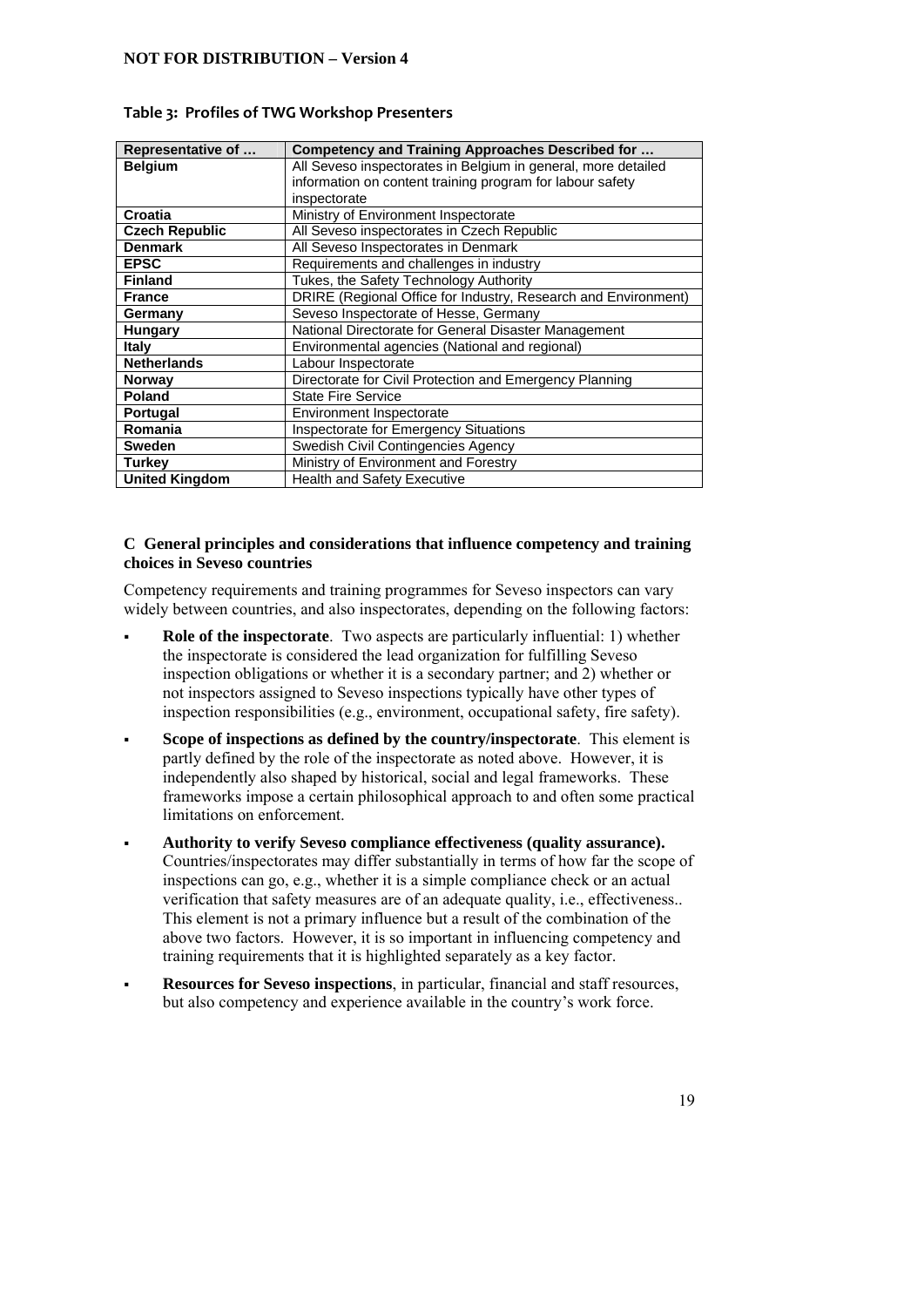## **D Competency Requirements for Seveso Inspectors – Common Principles and Examples of Good Practice**

 **Most Seveso inspection authorities have formal competency requirements.**  It is hard to determine the exact break-down between all the different Seveso inspection programmes in Seveso countries. However, based on the workshop and survey results (see Figure 4), it can be concluded that a majority of inspection programmes have formal competency requirements. (This tendency was reflected by 39, or 74% of all responses to the survey).

## **Figure 4: Presence of Formal Hiring Criteria in Survey Respondent Organisations**

**(N = 53)** 



- **Level of education.** Competency requirements reported in the survey and in the mini-workshop emphasized the importance of a university degree. In the survey, this emphasis was reported by 32, or 82%, of the respondents with formal competency requirements.
- **Type of degree.** According to the workshop and the survey, the preferred university degree was a natural science or engineering degree (in a few cases, a Master's degree). For a small number of programmes a technical university degree was not specifically indicated. In addition some emergency response authorities hire only graduates of emergency responder degree programmes (which include two years or more of full-time coursework in the subject).
- **Past experience.** Past experience was not always required. When desired or required, prior employment in industry and as an inspector seemed to be considered most relevant. A few survey respondents also mentioned experience with management systems and a number of other competencies specifically associated with major hazard control (see Figure 5, p. 20).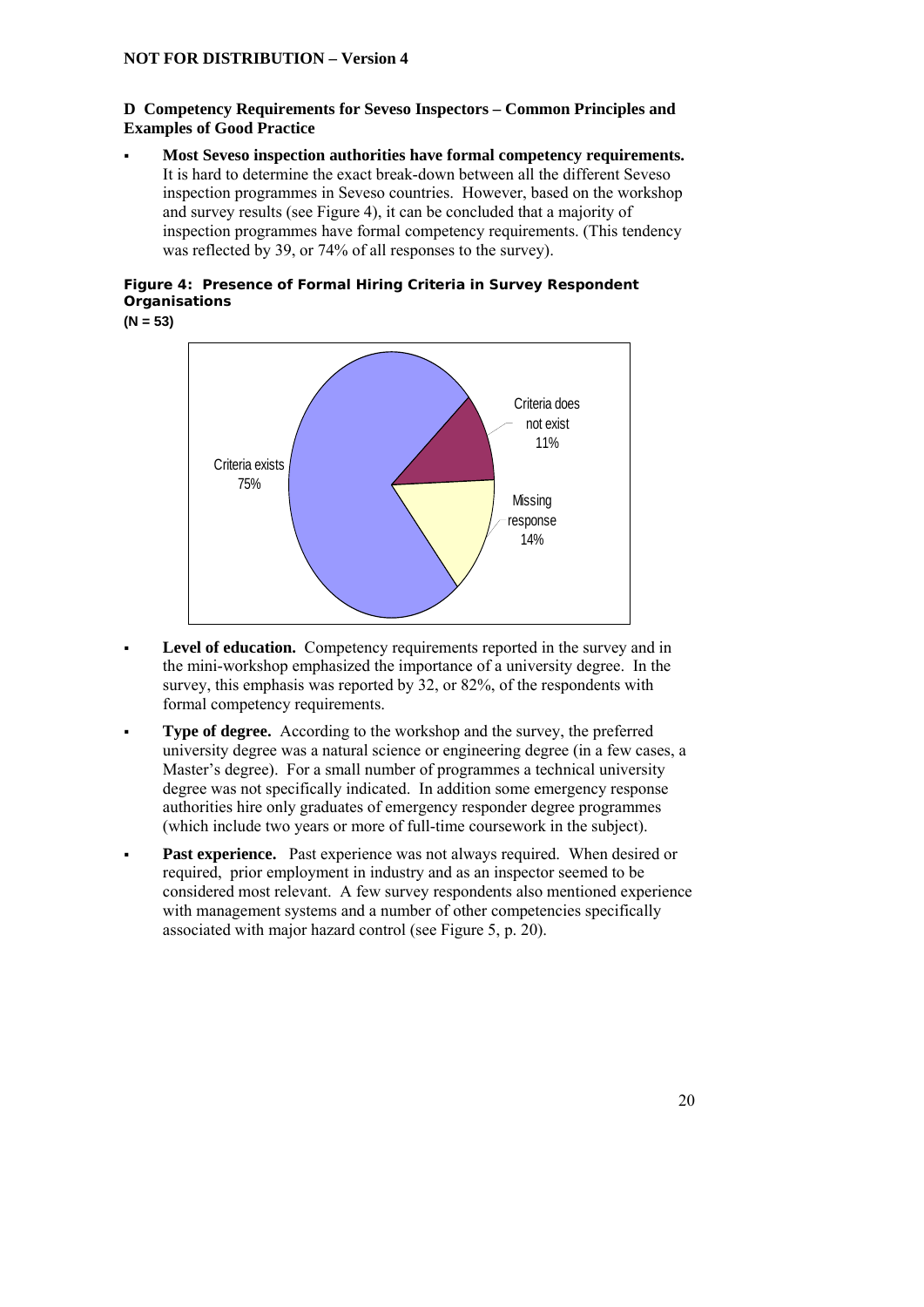

#### **Figure 5: Competency Requirements of Organisations of Surveyed Inspectors (N = 39)**

The degree to which past experience is required or preferred in hiring new Seveso inspectors appeared to be a decision based on a number of subjective factors:

- o the level of formal training on inspections protocol and strategy available within the organization
- o the level of formal training on major hazard control within the organization
- o the experience level of the existing inspections staff; and
- o the importance of Seveso relative to other inspections work of the organization.
- **Required or Preferred Skills.** In addition to education and experience requirements or preferences, many inspectorates emphasized communication (especially report writing and persuasion/negotiation), administrative and computer skills. For essential and preferred competencies identified in the survey, see ANNEX 2.
- **Competency test.** In addition, some inspection programmes require prospective inspectors to pass a competency test prior to hiring into the organization or prior to hiring as a Seveso inspector (if an internal candidate).

**Resources**. This factor covers finance as well as staff time available for training and other resource-related influences, such as ease of access to training, e.g., existing training facilities.

**Training content and structure.** In discussing training, it is particularly important to distinguish between:

- basic-generic training (basic training for all inspectors in the organization)
- basic-Seveso training (basic training whose content is specifically designed to aid Seveso inspections) training, and
- periodic (or ongoing) Seveso specific training.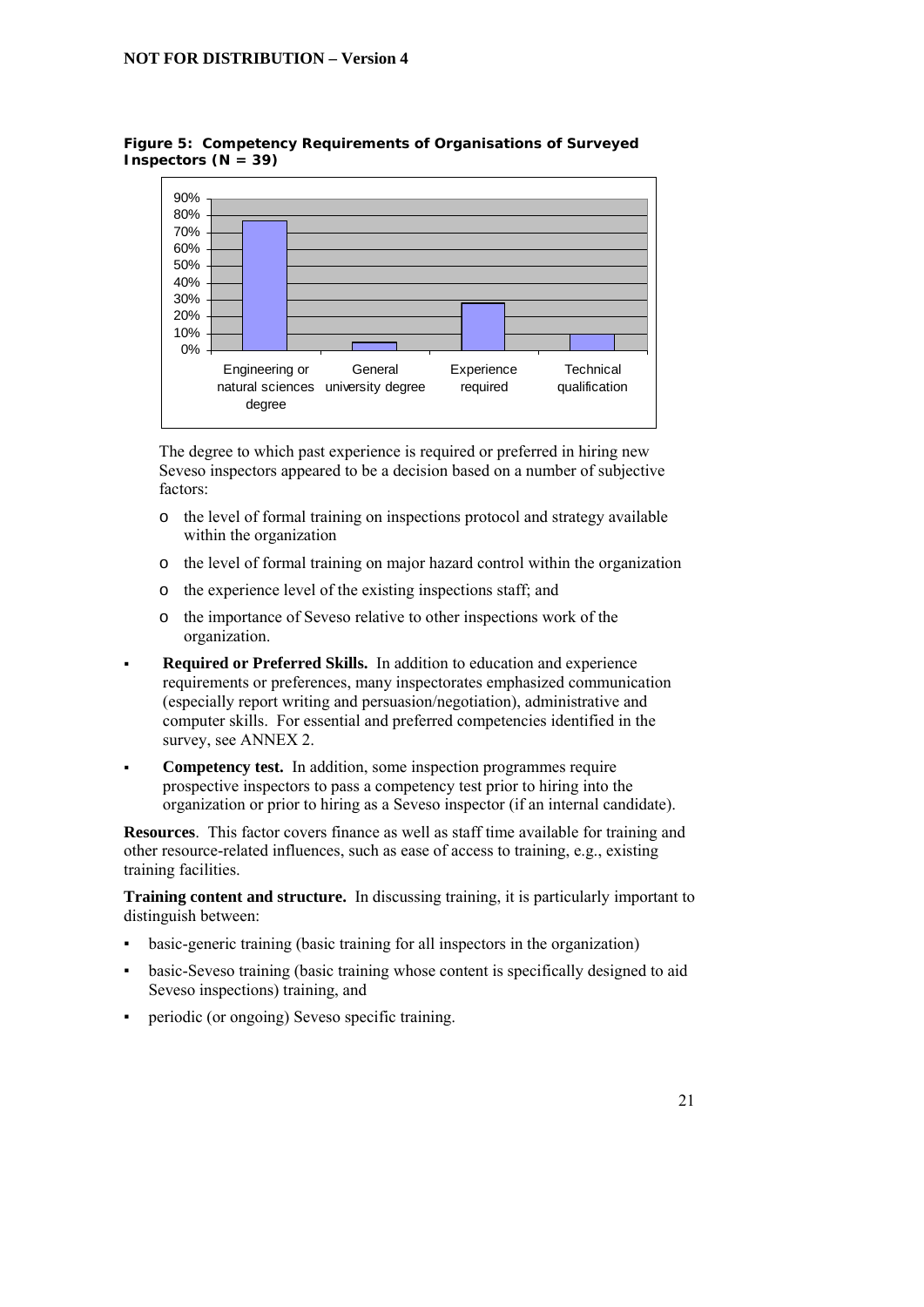#### **E. Different types of ongoing training/professional development activities**

These types of training are described in detail in the section below as follows :

E1– Basic Seveso inspector training, which consists normally of both basic-generic and basic-Seveso training

E2 – Periodic training and professional development for Seveso inspectors, that is, structure and content

E3 –Different types of ongoing training/professional development activities for Seveso inspectors. This section describes the variety of ways in which the periodic training described in E2 is actually implemented by various countries or individual authorities.

#### **Figure 6: Essential and Preferred Competencies for Inspecting Seveso Installations**



- **A few respondents (<10%) also listed such qualities as knowledge of legislative requirements & procedures, report writing skills, knowledge of chemistry, auditing knowledge, language skills**
- **"Other" qualities were primarily personal attributes, such as self-confidence, leadership skills, courage, team player, humility, objectivity, sense of mission, acceptance of unfinished nature of the job.**
- **\*\* Occasionally additional technical knowledge/experience were cited, , e.g., investigative skills, environmental protection, civil protection**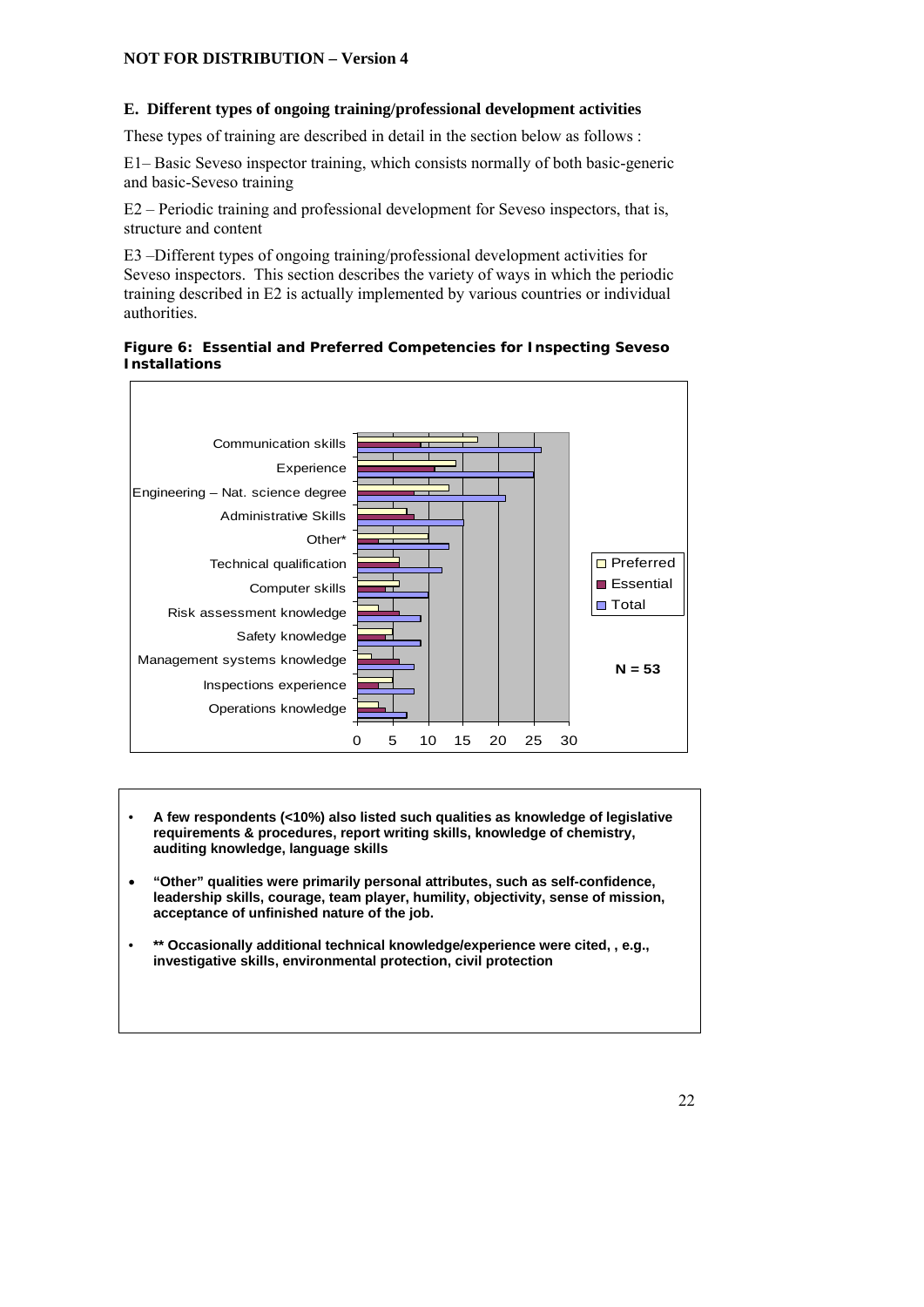

**Figure 7: Technical Training Priorities of Surveyed Inspectors (N = 53)** 

#### **E1. Basic Seveso inspector training**

 **Formal basic training.** From the workshop and survey results it appears that basic training exists in the majority of inspection programmes (confirmed by 80% of respondents to the survey).

**Standardized course list or material.** At least seven inspectorates (18%) represented in the survey were reported to have a standard set of training courses, although some other inspectors reported a more or less standardized "self-study" programme. However, the workshop presentations suggested that the percentage was probably higher than represented in the survey. Such decisions are not always driven by resource limitations but also by the organization's role in Seveso and its philosophy and priorities. For example, some authorities tend to hire more experienced professionals and tailor coursework to the individual.



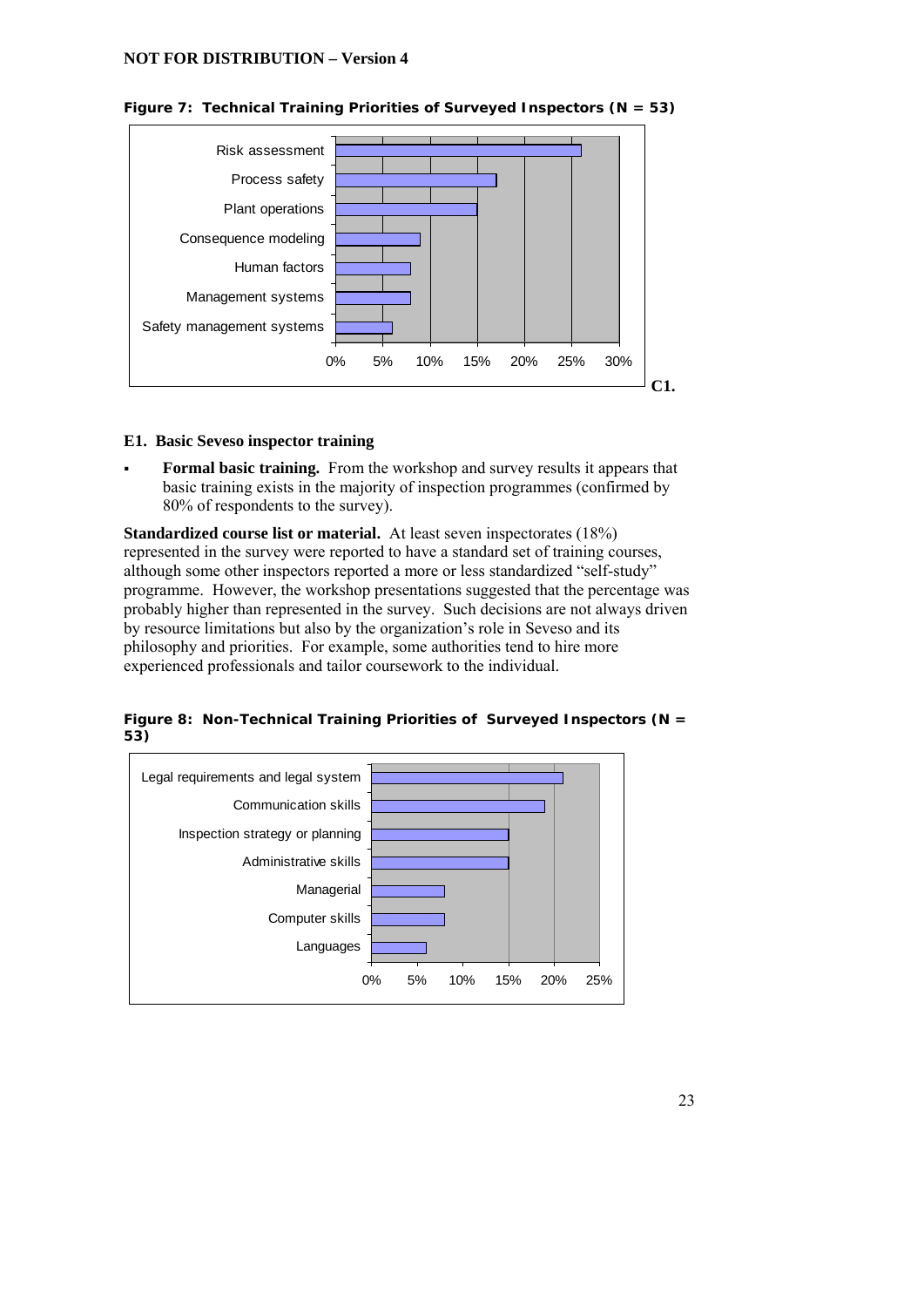

#### **Figure 9: Basic Seveso Inspector Training of Surveyed Inspectors (N = 45)**

- It should be noted also that some authorities also tied training course work to promotion to a more senior grade level.
- **Topics covered.** At minimum, formal courses usually consist of regulatory obligations, the legal system and inspections strategy. Many Seveso inspectorates have other inspection responsibilities and so often basic training is not oriented only towards Seveso. However, many basic training programmes also include material on plant operations and process safety (40% and 33% respectively in the survey).

ANNEX 2 contains examples of training syllabi used by different Seveso inspectorates.

- **Duration of basic training coursework.** As shown in Figure 10 (p. 24) The duration of basic coursework (i.e., all basic courses offered in total) varied considerably. A length of 3-6 months was cited by a number of countries. However, the period of formal training courses was much shorter in some countries (sometimes only a week). probably because of such factors as 1) a preference for self-training rather than formal courses and/or 2) the tendency to hire more experienced professionals, formally trained specialists (e.g., emergency responders) or to hire internally from other inspection programmes.
	- **"On-the-job" training.** Training on the job was clearly considered by all inspection programmes an essential element of training. From the workshop it is evident that virtually all programmes provide on-the job training. For this type of training the new inspector accompanies more experienced inspectors to inspections for a period of time ranging from a few months to a year in some cases.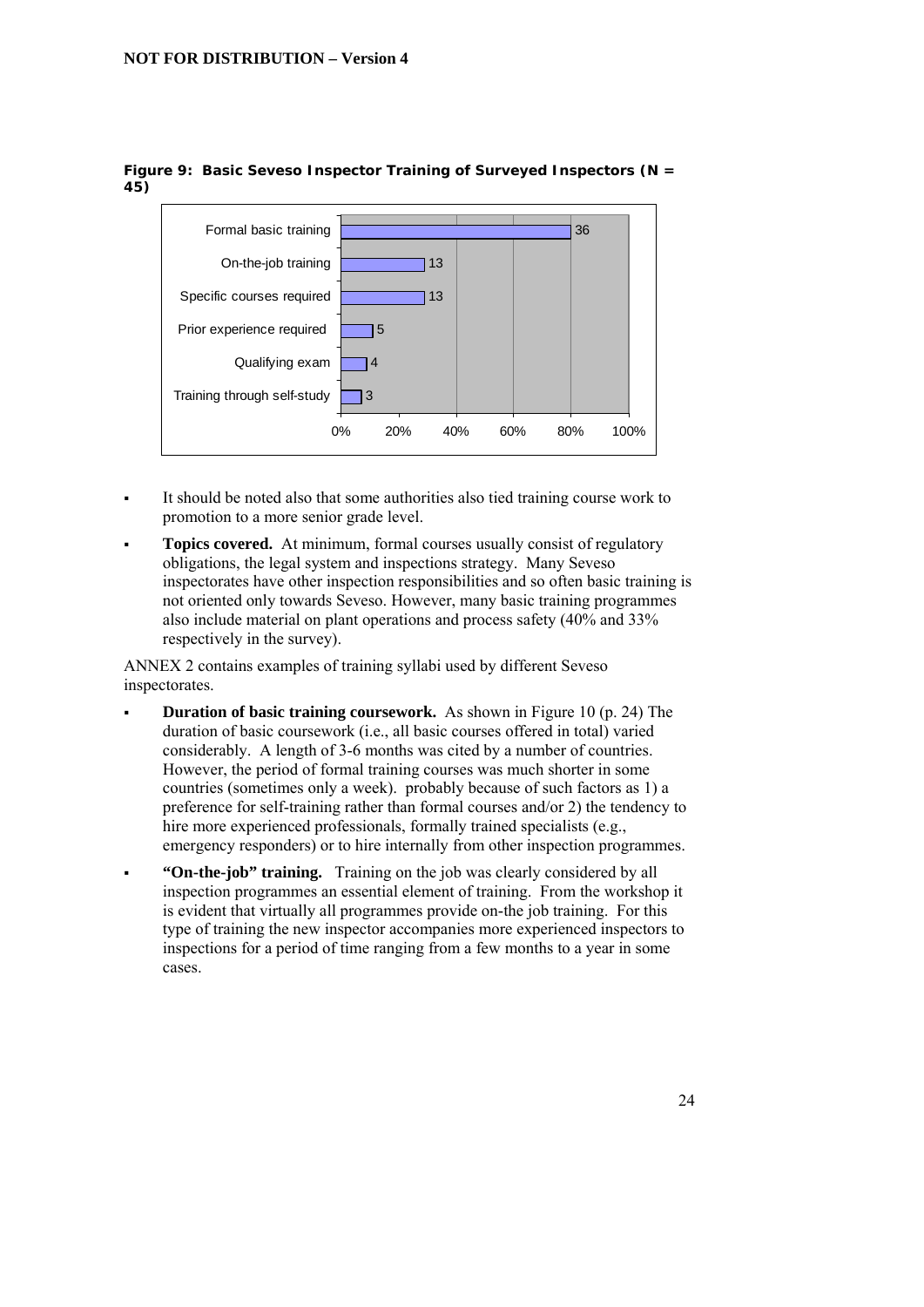

#### **Figure 10: Duration of Basic Training Elements According to Surveyed Inspectors**

 **Duration of on-the-job training period.** The main difference between approaches tends to be the duration of this period. A duration of three to 6 months seemed to be the standard minimum but several authorities reported longer on-the-job training periods (nine months to a year). In some authorities inspection responsibilities also increased gradually over a period of years, starting with more simple regulatory requirements and moving to more complex inspections over time.

**E2. Periodic training and professional development.** Most inspection programmes offer some kind of periodic training (see Figure 11, p. 26) but resources availability and formality of such training varies considerably.

- **Definition of periodic training.** The definition of periodic training should be considered very broadly. A portion of authorities have formal structured courses available for professional development of inspectors (from the survey and workshop this portion is estimated to be between 10-20%). In some inspectorates these include courses specific to Seveso inspections and in other inspectorates, formally offered courses are limited to generic inspection, enforcement and administration topics. Where formal courses are not available on Seveso-specific topics, inspectorates may create additional opportunities for this training outside the formal training system, such as ad-hoc courses, technical workshops and inspector exchanges. In many inspectorates, these events are the only opportunity for periodic training.
- **Duration and frequency of periodic training.** If periodic training is defined as above, it can be estimated that most inspectorates regularly offer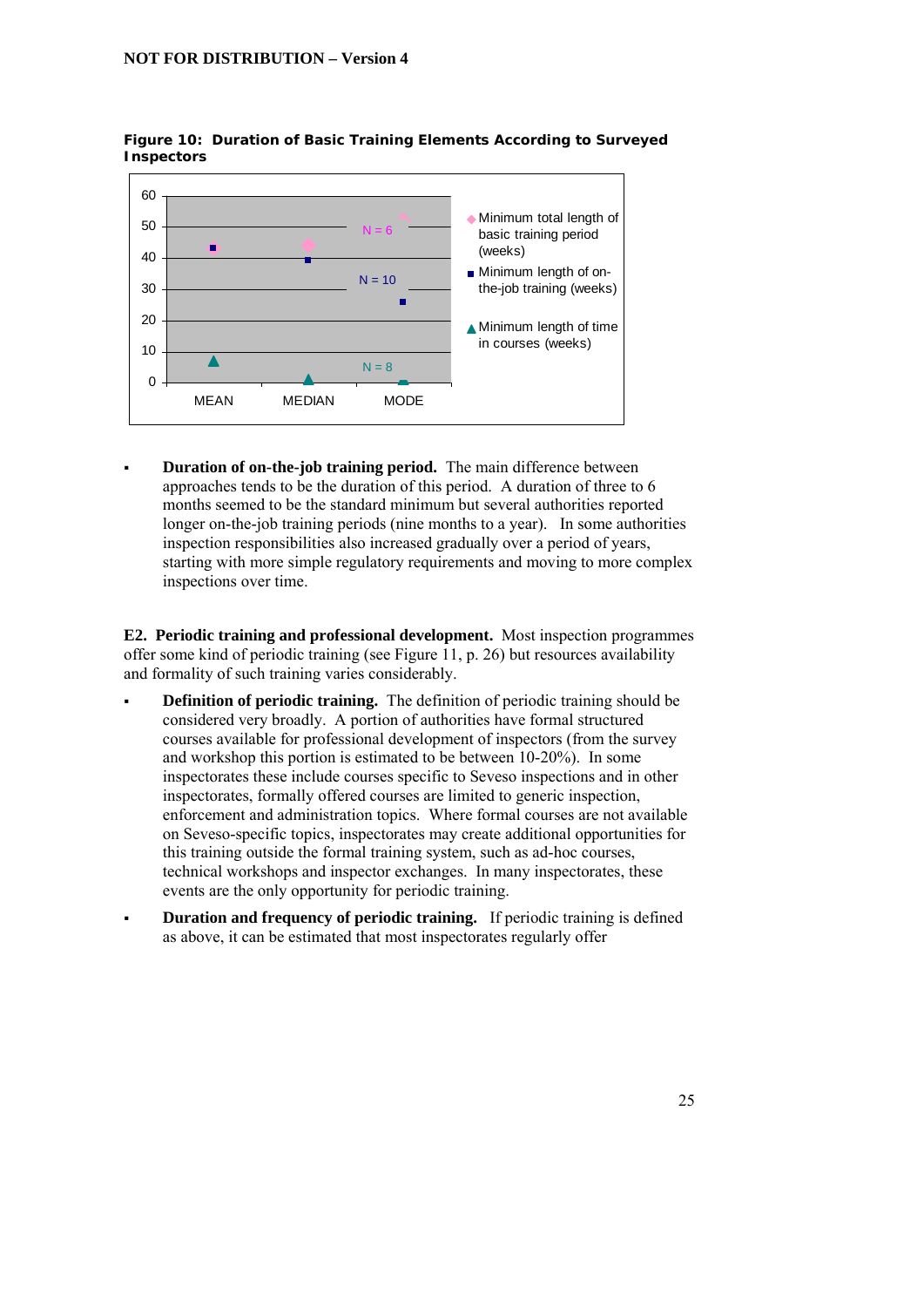

**Figure 11: Status of Periodic Training According to Surveyed Inspectors**   $(N = 42)$ 





opportunities for periodic training (37, or 88%, of 42 respondents). The frequency of periodic training ranges (on average) from 1-2 times a year (excluding certification or degree course work), with each event lasting anywhere from one day to up to a week and occasionally 2 weeks (see Figure 12).

- **Focus of professional development.** Professional development generally aims at one or more of the following objectives:
	- o Improving technical expertise associated with major hazard control. These skills are generally of a scientific or engineering nature or (e.g., identifying and controlling potential reactive hazards) or tool-based (e.g., using analytical software such as PHAST).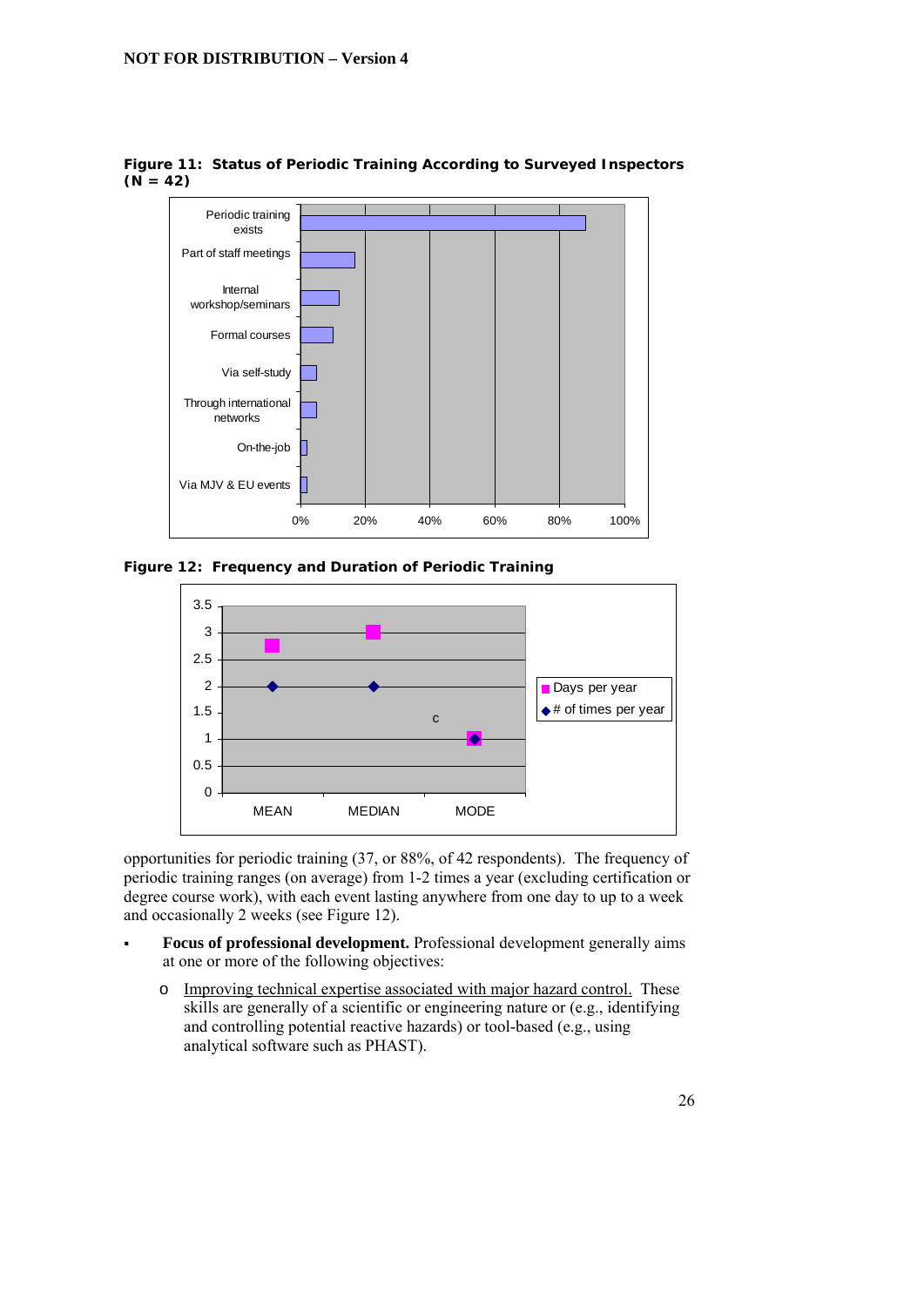- o Maintaining current knowledge on regulatory obligations and legal procedures for enforcement. Inspectors need to keep abreast of changes in the regulatory and legal reference frameworks.
- o Improving administrative skills including inspections management and strategy.These areas of study include strategic, organizational, managerial and communication aspects of Seveso inspections.
- **Training topics.** Discussions about ongoing training among Seveso inspectors focus mainly on training topics specifically related to risk assessment and risk management on Seveso sites. Administrative topics (e.g., communication skills and report writing) are also often emphasized.

## **E3. Different types of ongoing training/professional development activities**

## **E.3.1 Formal training opportunities for professional development**

Typical training content as described by the surveyed inspectors is shown in Figure 13. Opportunities are usually structured in a number of typical ways, in particular:

- **Formally established training programme managed internally.** Some inspectorates, especially larger inspectorates, have formal training academies or regularly organized training courses internally for professional development.
- **Formal arrangements with external providers.** Some inspectorates tend most often to organize training courses using external providers and sometimes make standing arrangements with one provider (university) for specialized courses. Inspectorates that do not have formal professional development organized internally use a number of options, including self-study and ad hoc training with internal specialists.
- **Continuing education support.** Some inspectorates provide incentives, such as financial assistance, salary increases or paid study time, for earning a particular degree or safety certification. Some inspectorates require inspectors earn certain credentials prior to a certain level of promotion.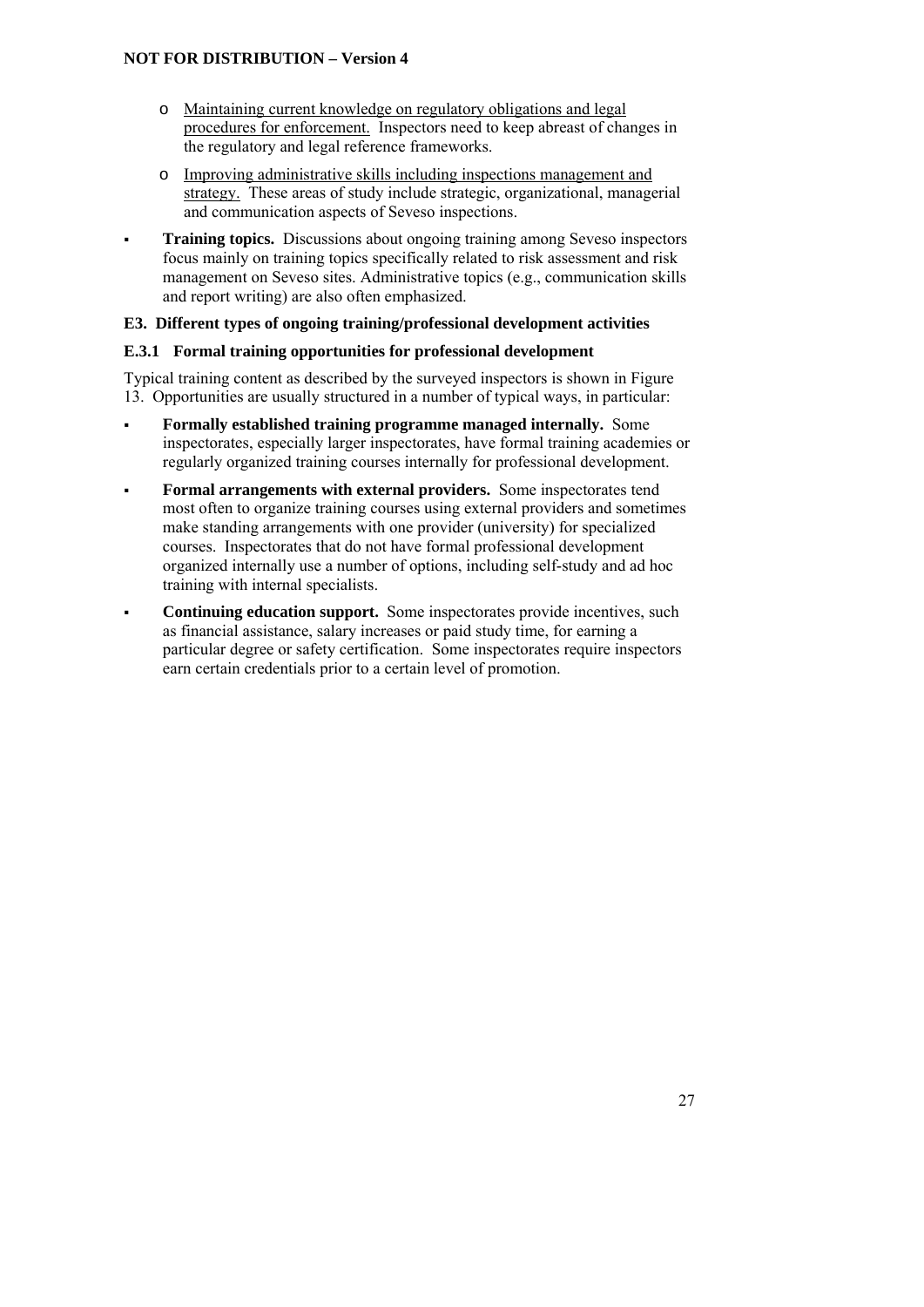#### **Figure 13: Typical Periodic Training Content Identified by Surveyed Inspectors**  $(N = 42)$



## **E.3.2 Professional development and training support outside of formal training programmes**

Several other activities besides courses have proven to be effective as ongoing training and professional development (and authorities with formal programmes also tend to have these activities):

- **Internal meetings between inspectors all inspectors, inspectors of specific industrial sectors, etc.** Many inspection programmes encourage frequent exchange between inspectors for consultation on specific technical issues or inspection problems and to share lessons learned from inspections and accident investigations. Such exchanges may take place during routine staff meetings or in regular (e.g., quarterly, semi-annual) meetings specifically aimed at exchanging information on inspection and risk management practices.
- **Periodic workshop (e.g., annual, biannual) for Seveso inspectors.** Sometimes inspection programs will organize one- or two-day events on a less frequent basis (annual, biannual) for professional development of their inspectors. The programme content and structure varies with the perceived needs of the inspectors. It can consist of technical training on a particular topic, exchange of lessons learned and best practices, or a mix of the two.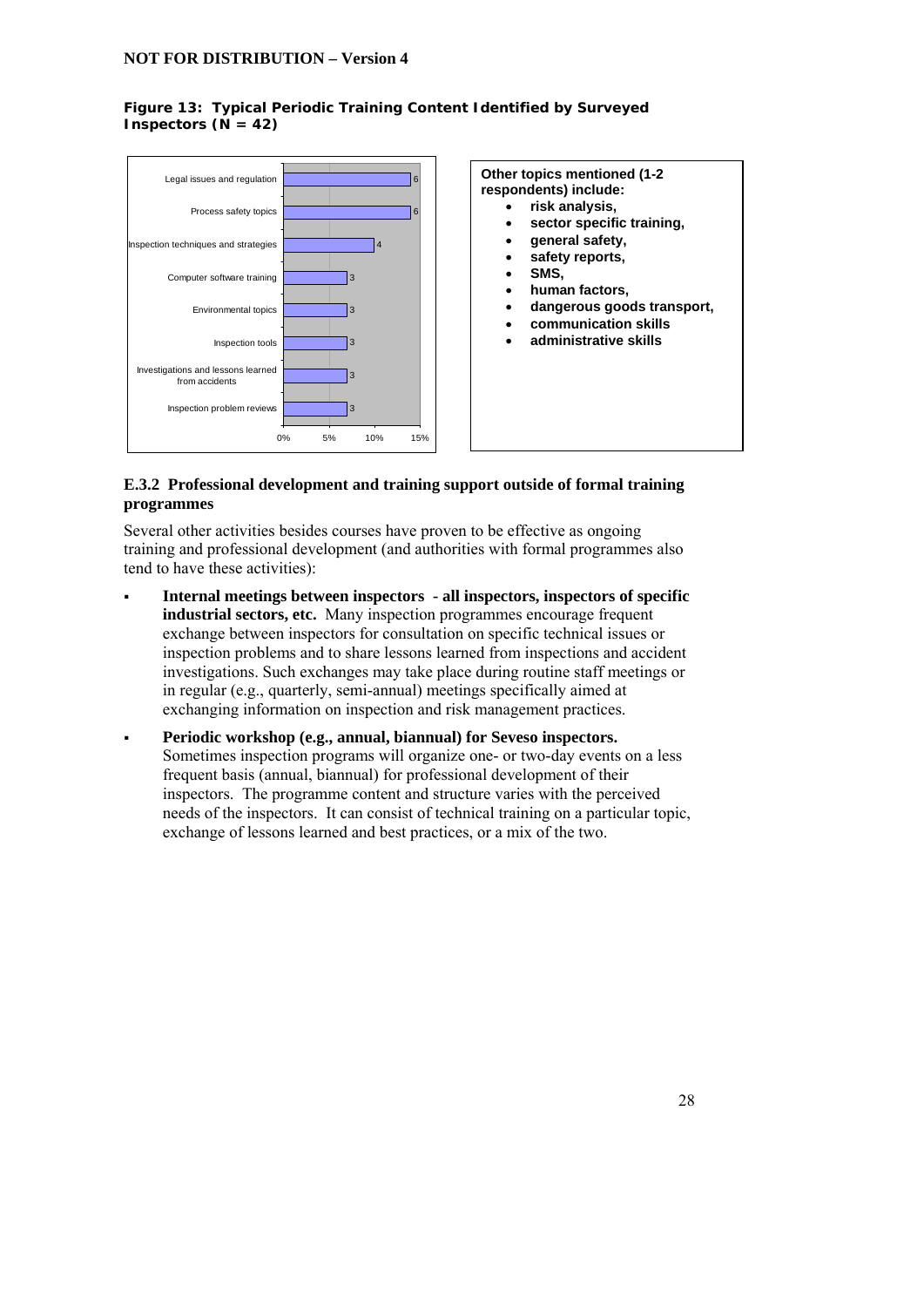



 **Joint training with other national and regional inspectorates.** Some countries formally organized joint training with other Seveso inspectorates. Periodic meetings or workshops maybe organized to promote consistent professional development and foster information exchange among all Seveso inspectorates in the country.

The degree of joint activities can depend on how involved different inspectorates are in Seveso. (In some countries one inspectorate dominates and the others have few responsibilities). However, it should be noted that sometimes joint exchanges/training are not arranged for practical reasons and these occur more frequently in countries that have made co-operation among inspectorates a priority.

- **Ad-hoc training and consultation from internal specialists.** Some inspectorates have encouraged Seveso inspectors to specialize in key technical competencies (e.g., human factors, SMS, risk-based inspections). These specialists are encouraged to follow professional development according to their specialty. In addition these internal specialists may also serve as training resources for other staff.
- **Ad-hoc training courses or consultation organized with external provider.**  When a training need arises that cannot be satisfied by internal resources, an external provider may be hired for this purpose.
- **International exchanges.** Inspectorates in most countries also value international exchanges through the European Commission's Mutual Joint Visit Programme for Seveso Inspections (MJVs) and IMPEL conferences and workshops.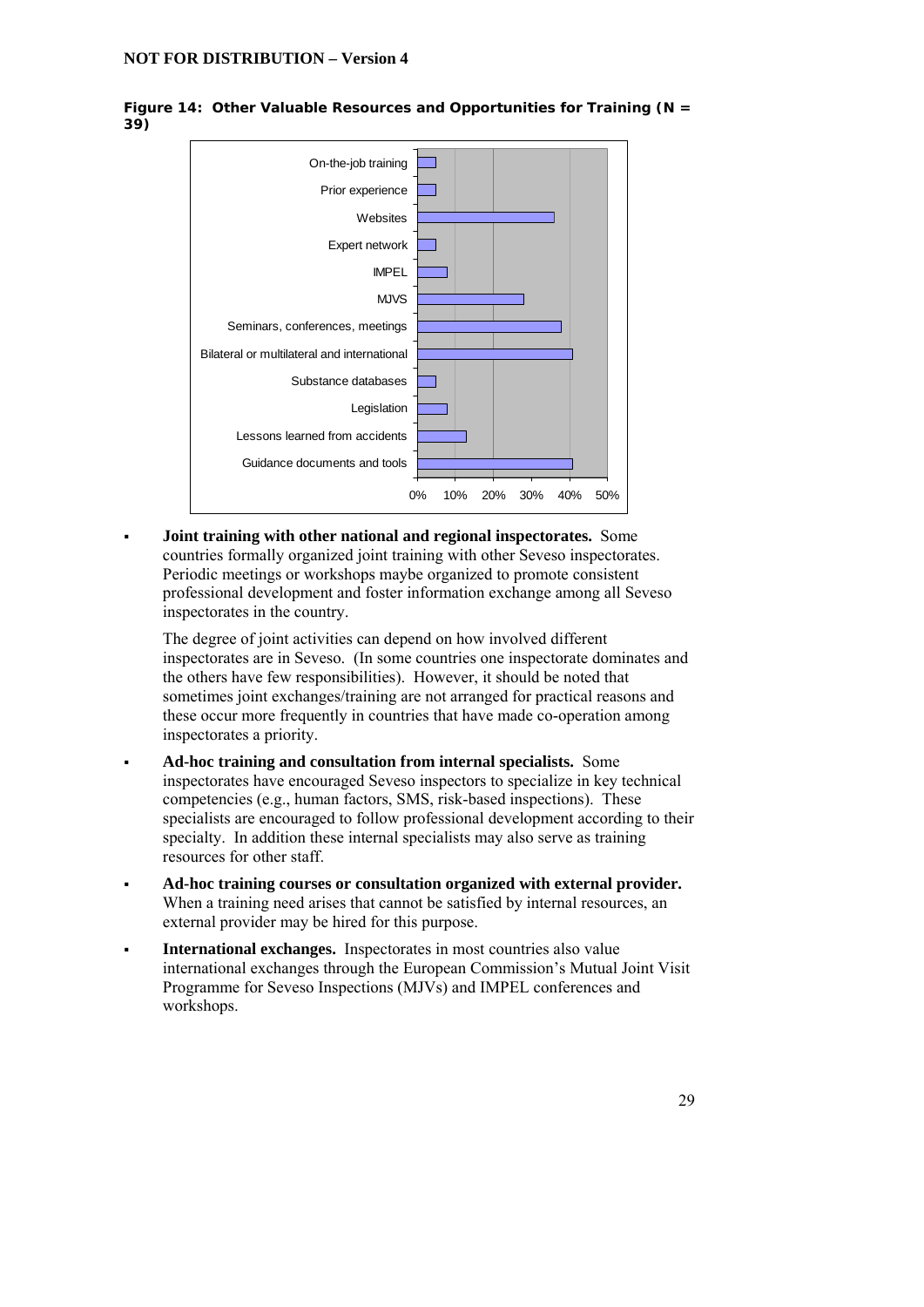#### **F. General summary and conclusions**

Table 4 on p. 31 provides a very general summary of the range of approaches to Seveso inspector training across Europe.

In addition some general conclusions can be drawn from the detailed descriptions of competency and training practices in Seveso inspection programmes, one can note the following:

- **Individual inspectors should be well-equipped with the proper competencies so that their inspections have a real possibility of improving risk management on their Seveso sites.** Control of major hazards requires fundamentally a multi-disciplinary expertise, and competencies in each of the disciplines is generally acquired through experience and training. The central challenge of the inspection authority is to match inspector experience and competency with the inspection plan of the inspector.
- **There is no standard universally applicable syllabus for training Seveso inspectors.** There is no specific course structure that can be recommended to guide competent authorities in building their Seveso inspection training programmes. The objectives and content of training programmes are linked directly with the perceived role and obligations of the inspection authority in inspection and enforcement of the Seveso directive in their country. Moreover, competency needs can be addressed in numerous ways using a combination of competency requirements, basic plus periodic training.
- **Competency requirements vary considerably depending on the needs and objectives of the organization's Seveso inspection programmes.** The emphasis on specific professional credentials (beyond a university degree), experience and specific skill sets was not uniform across authorities. These aspects were influenced by a variety of factors unique to the organization, including its staffing and training strategy, the experience and competency of existing inspections staff, and the availability of appropriately experienced and skilled individuals in the work force.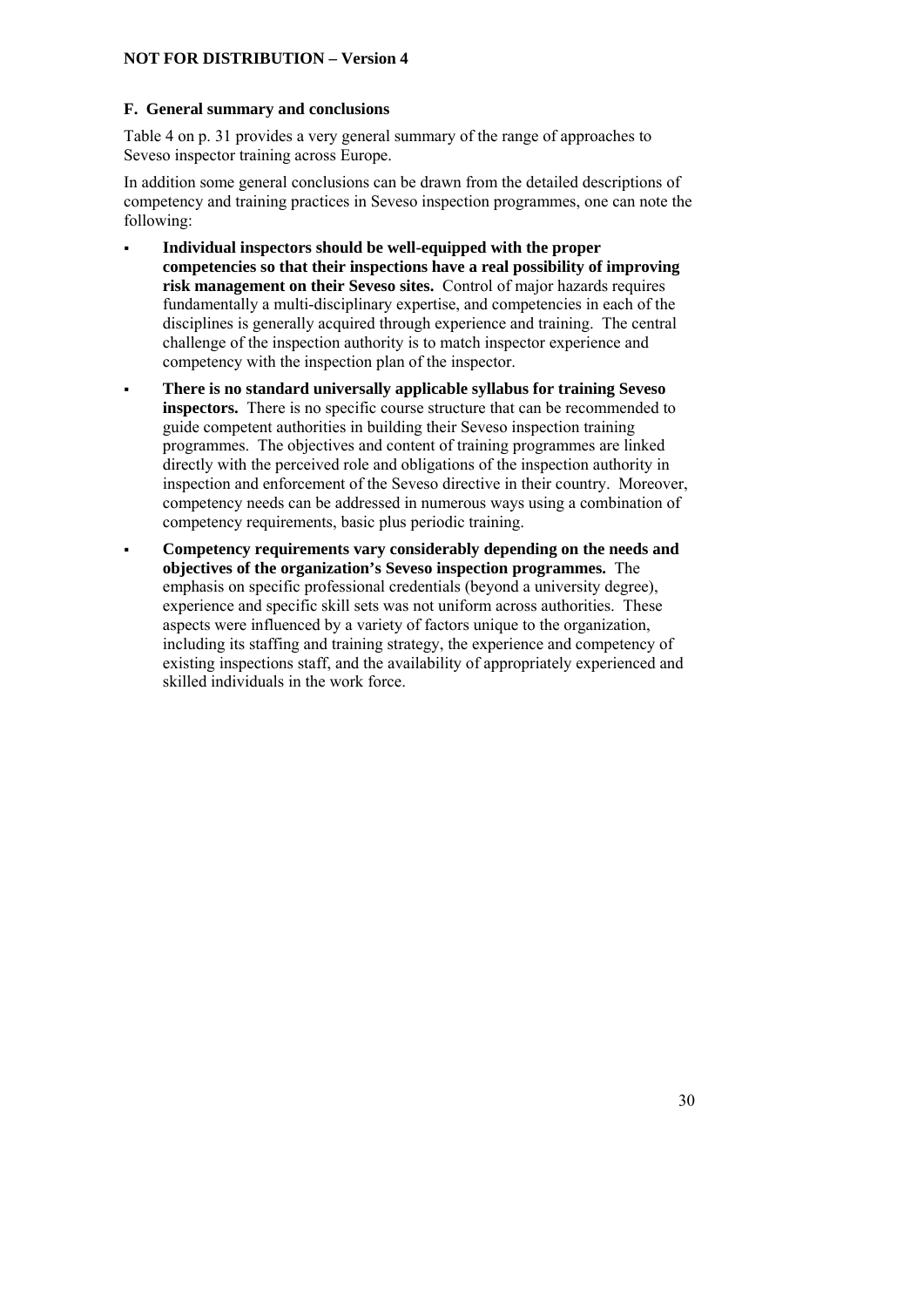| <b>Type of Training</b>  | <b>Structure</b>                                 | <b>Content</b>                               | <b>Duration</b>         |
|--------------------------|--------------------------------------------------|----------------------------------------------|-------------------------|
| <b>Basic training</b>    | On the-job training is                           | At a minimum,                                | Considerable            |
|                          | an essential                                     | courses usual cover                          | variation starting with |
|                          | component in most                                | the legal system,                            | a minimum of a week     |
|                          | countries. In                                    | regulatory                                   | up to 6 months in       |
|                          | addition, many                                   | obligations,                                 | some countries. On-     |
|                          | countries have                                   | enforcement and                              | the-job training        |
|                          | established specific                             | inspections strategy.                        | ranges from a few       |
|                          | courses. In some                                 | Additional content                           | months to a year.       |
|                          | authorities, a test or                           | varies considerably                          |                         |
|                          | series of tests must                             | from country to                              |                         |
|                          | be passed.                                       | country.                                     |                         |
| <b>Periodic training</b> | Very broadly defined.                            | Focus varies with                            | Usually ranges from     |
|                          | Can include formal                               | time and inspection                          | 1-2 days to a couple    |
|                          | training programmes                              | objectives, but                              | of weeks per year. In   |
|                          | and courses as well                              | generally tends to be                        | some countries          |
|                          | as ad hoc                                        | either improving                             | training is fixed for a |
|                          | professional                                     | technical or                                 | specific number of      |
|                          | development                                      | administrative skills.                       | days each year, but     |
|                          | opportunities                                    | or updating                                  | in many countries it    |
|                          | organized locally as                             | regulatory                                   | depends on the need     |
|                          | well as                                          | knowledge. Some                              | and availability of     |
|                          | internationally.                                 | authorities link                             | training opportunities. |
|                          | Formal courses on                                | inspector grades with                        |                         |
|                          | specific topics as well                          | the amount and type                          |                         |
|                          | as exchange of good                              | of training completed.                       |                         |
|                          | practice and lessons                             | Needs and strategy                           |                         |
|                          | learned are included<br>in this definition.      | related to maintaining                       |                         |
|                          | Several countries                                | competency in<br>specialized areas of        |                         |
|                          |                                                  |                                              |                         |
|                          | regularly organize<br>joint training for all its | industrial safety also<br>influence training |                         |
|                          | Seveso inspection                                | objectives.                                  |                         |
|                          | authorities.                                     |                                              |                         |

|               | Table 4: Summary of the Various Approaches to Seveso Inspector Training in |  |
|---------------|----------------------------------------------------------------------------|--|
| <b>Europe</b> |                                                                            |  |

- **Basic training, and especially on the job training, are considered essential.**  Seveso inspection programmes generally consider that Seveso inspectors must have some form of basic training as a foundation for their work. Training on the job is considered a critical element of training by all inspection programmes. In contrast, the emphasis on coursework and the content of courses offered as basic training varied considerably across countries and inspectorates.
- **Periodic training is also highly valued but definition and content of such training varies even more than basic training across authorities.** Local influences play an even more critical role in determining the nature and content of periodic training. Resources in particular may influence the frequency and systematic structuring of periodic training opportunities. In addition, the objective of inspections and other roles played by inspectors (e.g., review of safety reports) and inspection/accident experiences will strongly determine content. Periodic training priorities may be influenced by a perceived need to maintain or improve co-ordination and consistency with other authorities internally and externally.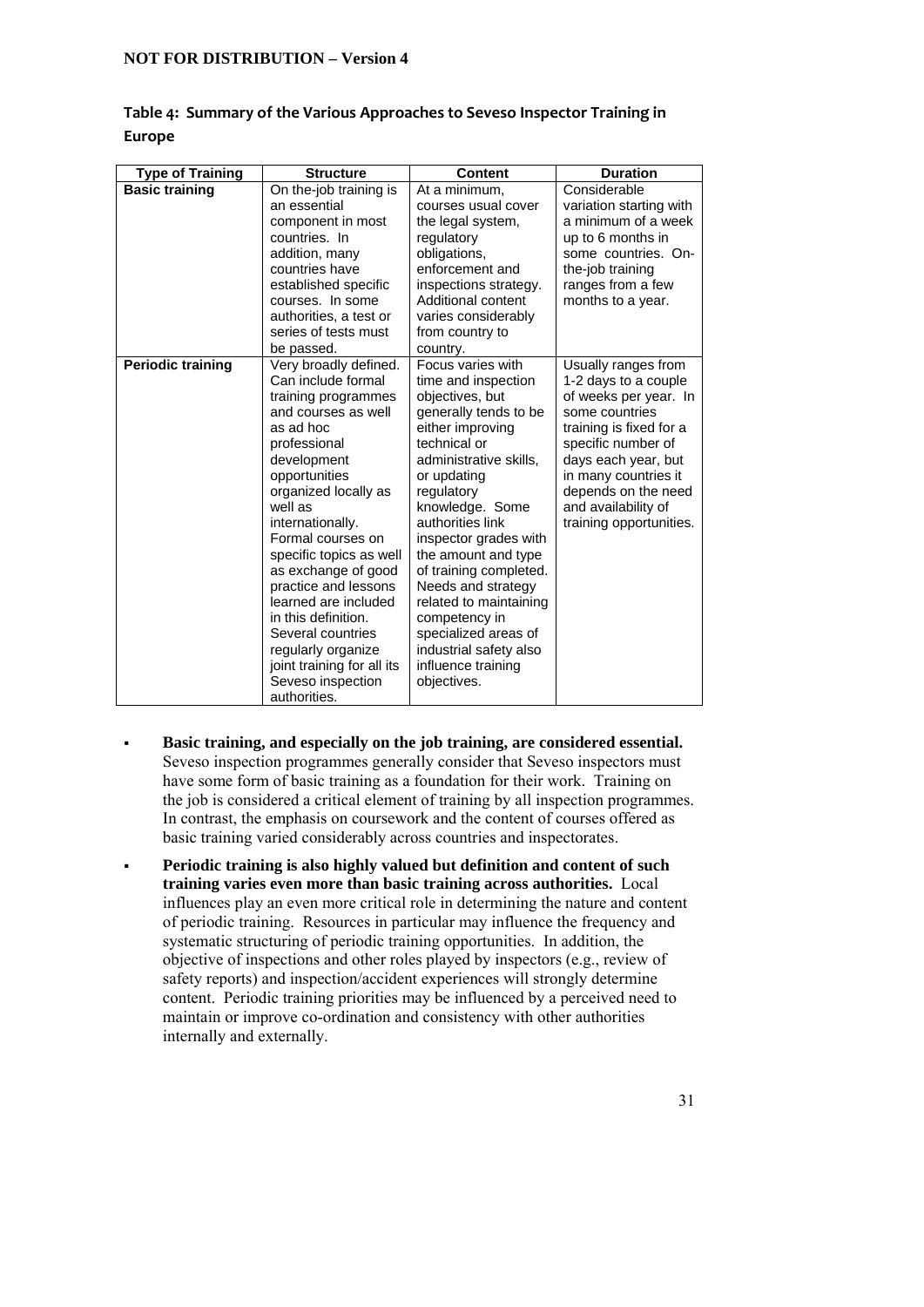- **Seveso inspectors generally view professional development as a combination of specialized training, good practice and lessons learned exchange, and improvement of general professional skills.** The desire to improve "technical skills" was expressed by a majority of participants (when combining both generic and specific responses). Where such skills were specifically identified risk assessment, process safety and plant operations topped the list. Legal, communication and administrative skills were also highly valued by a wide number of participants as well as training on overall inspection strategy.
- **National and international seminars and conferences to exchange good practice and lessons learned were considered valuable learning resources.**  In addition to participation in international events such as the EU Mutual Joint Visit workshops and IMPEL conferences, several countries host national events and have established national networks of inspectors. Survey responses were particularly strong in emphasizing the value of any opportunity to exchange information with other Seveso inspectors.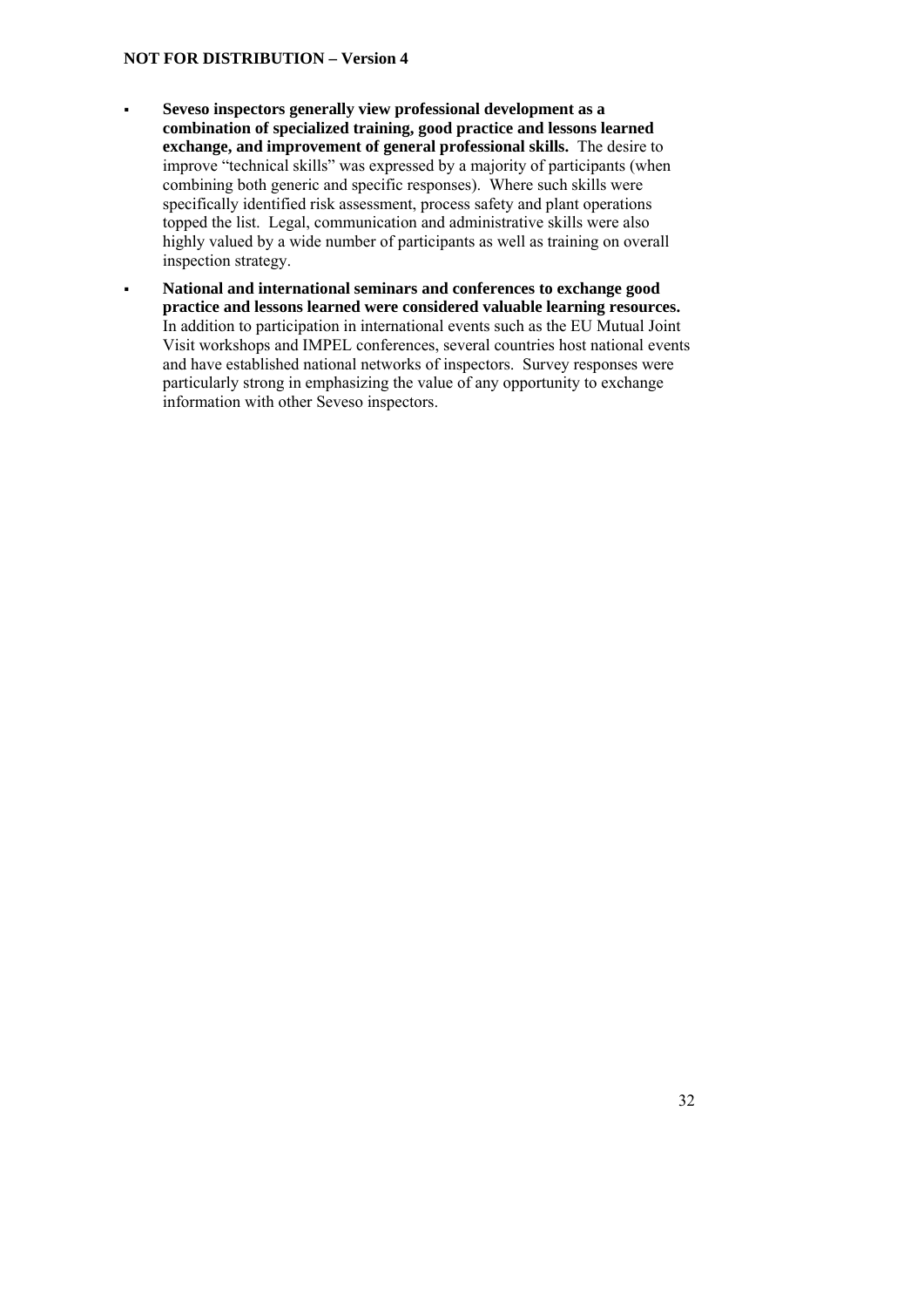**ANNEX 1: Comments and Observations from Poland and Baden-Württemburg**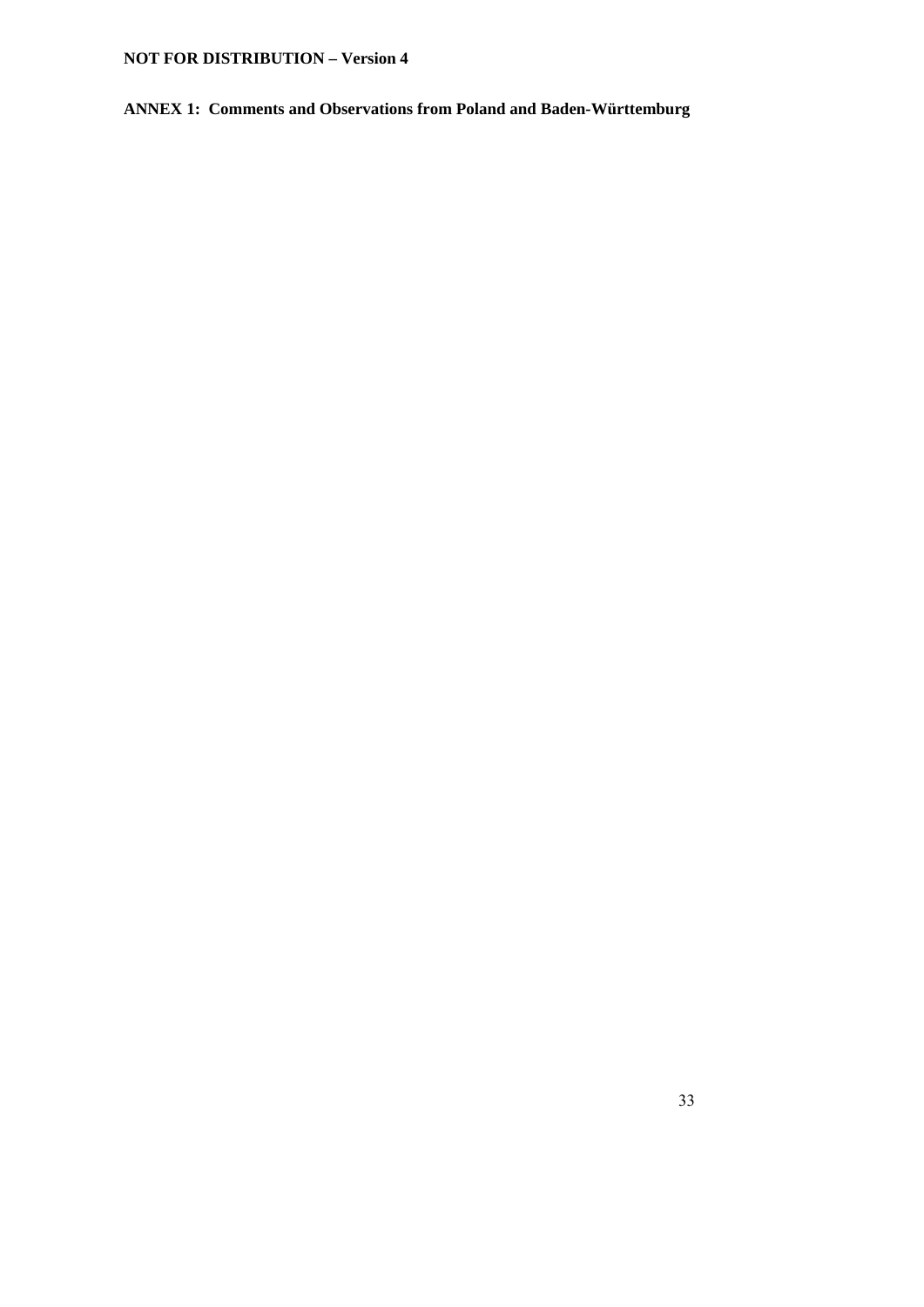*An opinion of the appropriate Polish authorities regarding the study developed by the Technical Working Group for Seveso II Inspections on the competences and trainings for the inspectors in charge of the Seveso II implementation process inspections and on the recommendations and summaries of the current practices in the Member States and in other states implementing the Seveso II Directive.* 

Following the survey of the study of the Technical Working Group for Seveso II Inspections regarding the competences and trainings for the inspectors in charge of Directive implementation inspections within the EU, we give our consent to the presented conclusions and further recommendations within the framework of the Seveso inspectors trainings.

The presented document constitutes an extensive source of information concerning the training systems and the requirements imposed upon the states, where the Seveso II Directive has been implemented. This information may be used for improving the inspector training process.

We confirm the necessity to conduct further works and to establish the types of enterprises the coordination and integration of which is beneficial to the effectiveness of inspections. The need for constant improvement and development of the skills of the employees appointed to fulfill the obligations resulting from the Directive should be emphasized.

The authorities responsible for the implementation of the Seveso II Directive in Poland present the following position in the respective sections:

## **Section A – The general principles and factors that impact the selections regarding competences and trainings within the states executing the Seveso II Directive**

- a significant factor that impacts the competence-related requirements and trainings programmes for the inspectors in charge of inspecting the execution of the Seveso II Directive comprises the inspection framework as set forth by the State/Inspectorate;
- financial and personnel options are a very important factor.

## **Section B – The competence-related requirements for the inspectors in charge of the Seveso II Directive implementation process inspections – The common principles and examples of good practice**

 Competent employees with vast knowledge, skills and professional experience are required for the fulfillment of the inspection-related obligations resulting from the Seveso II Directive. These competences and skills should be improved on a systematic basis and the knowledge should be broadened to sustain high substantive level and to keep up with technological development of the industry.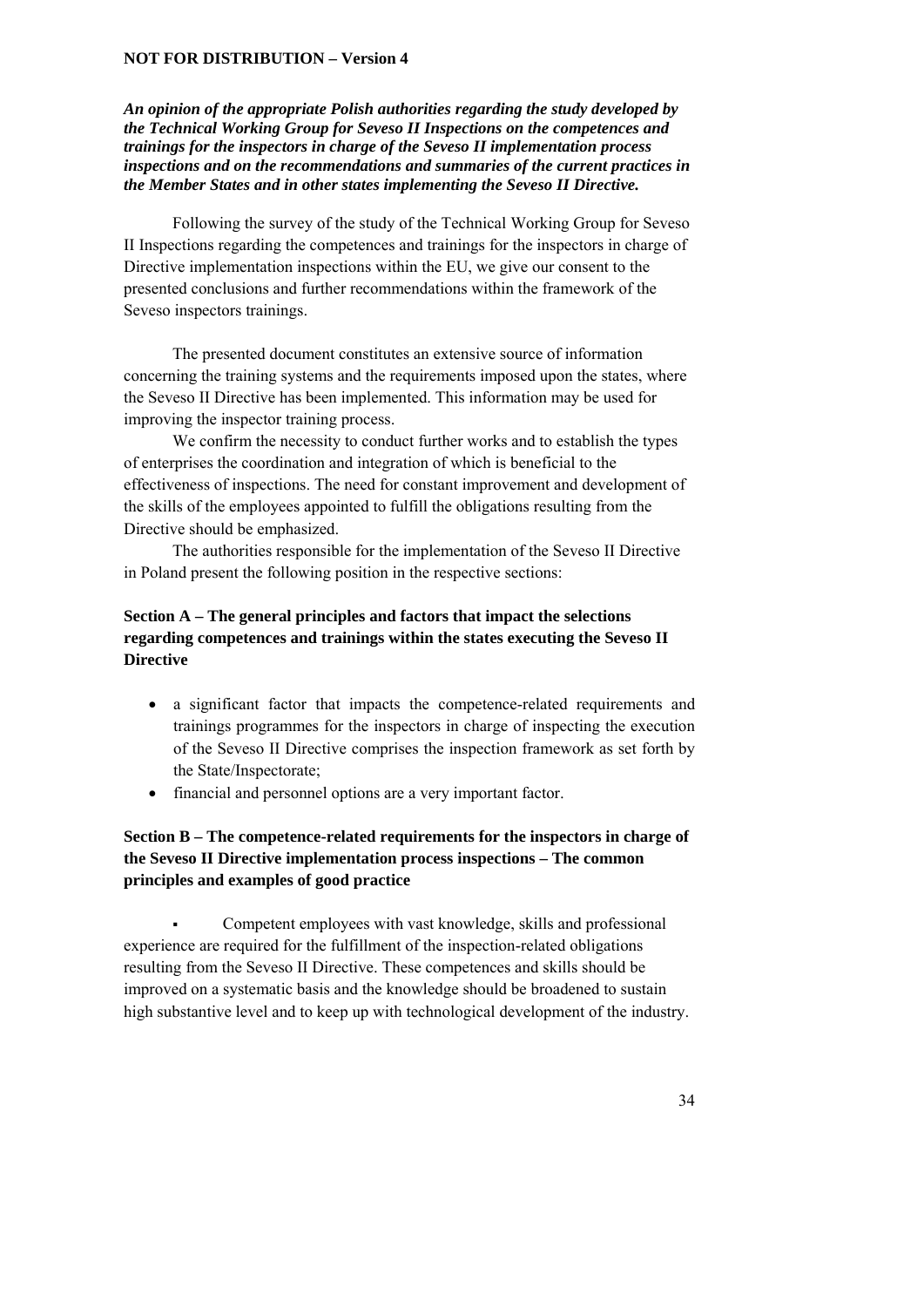As correctly noticed in the study, it would be desirable to employ the inspectors recruiting from the industrial sectors with expert knowledge and experience. In addition, the inspectors in charge of Directive implementation processes inspections should have a higher education degree (technical majors preferable) and appropriate skills within the communications and self-assertion framework.

 Moreover, due to the requirements for specific skills, knowledge and experience, it is advisable to initially test the competences of the applicants for such job positions. A minimum framework of skills, education level and professional experience should be standardized in each Member State regardless of the role of the appropriate institution within the Directive implementation framework.

## **Section C – The training programmes for the inspectors in charge of inspecting the execution of the Seveso II Directive – The general principles and examples of good practices**

In addition to professional knowledge, trainings and acquired experience are the key elements in improving the inspection-related work. The trainings should be of sectoral type and oriented at the specific needs of the inspectors, where the technical aspects addressed by the training professionals coming from various industries should prevail.

It would be desirable to provide specialized trainings with risk assessments and safety management systems, process safety trainings, information and experience exchange through periodic consultations and working meetings. It is also purposeful and fully justified to carry out formal legal trainings.

The provision of support through instruction trainings and guidelines aimed at improving interpersonal skills also seems to be a significant element in skill improvement process.

In conjunction with the aforementioned, the trainings for the inspectors in charge of Directive requirements compliance inspections should:

- be divided into initial, periodic and professional (improving) trainings as per defined industries (e.g. chemical synthesis, fuel storage and reloading, etc.), but the initial training should be long-term and supervised by an experienced inspector;
- be completed, according to a training schedule, by different companies and institutions, including science and research facilities with appropriate experience, for example within industrial technology implementation or safety precautions, safety management, risk analysis areas, etc.;
- be supported through the exchange of experiences between the inspectors in the same states and between the Member States, e.g. in the form of workshops, seminars of conferences;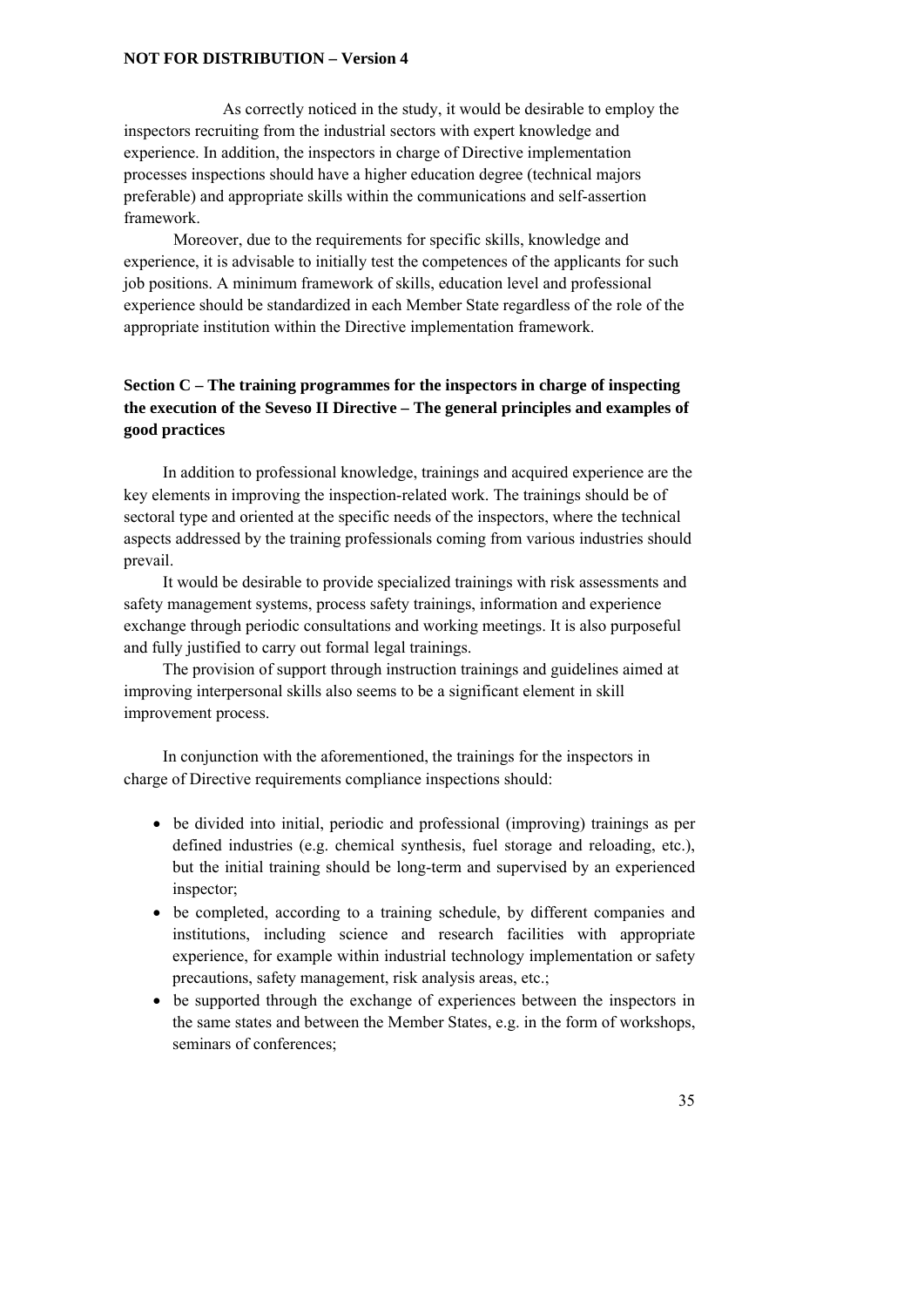- conclude with a certificate confirming the acquisition of specific knowledge or skills;
- include Directive regulations and appropriate national regulations and examples of good practices.

In addition, it is also advisable to:

- organize common trainings for the inspectors carrying out Seveso II Directive inspections, employed across various inspection institutions, to establish and maintain common principles and to distribute competences;
- supplement the training system with a system designed for supporting various forms of self-education;
- organize thematic trainings for the inspectors carrying out inspections at Seveso facilities within specific industries and with classification into installation types, methods of environmental impact and categories of stored hazardous substances, and also within the framework of spatial planning for the facilities posing a risk of serious failure.

#### **Section D – Summary and conclusions**

Based on the presented conclusion, we agree that it would be unfeasible and completely unjustifiable to develop a standard, multipurpose training programme for the Seveso inspectors. This results from the fact that both the principles and the content of the trainings depend on the structure of the appropriate Seveso inspection services and the framework of the obligations imposed upon such services and also the industries that prevail within the inspection service areas.

It seems justifiable to standardize the framework, the forms and the minimum frequency for each State Member.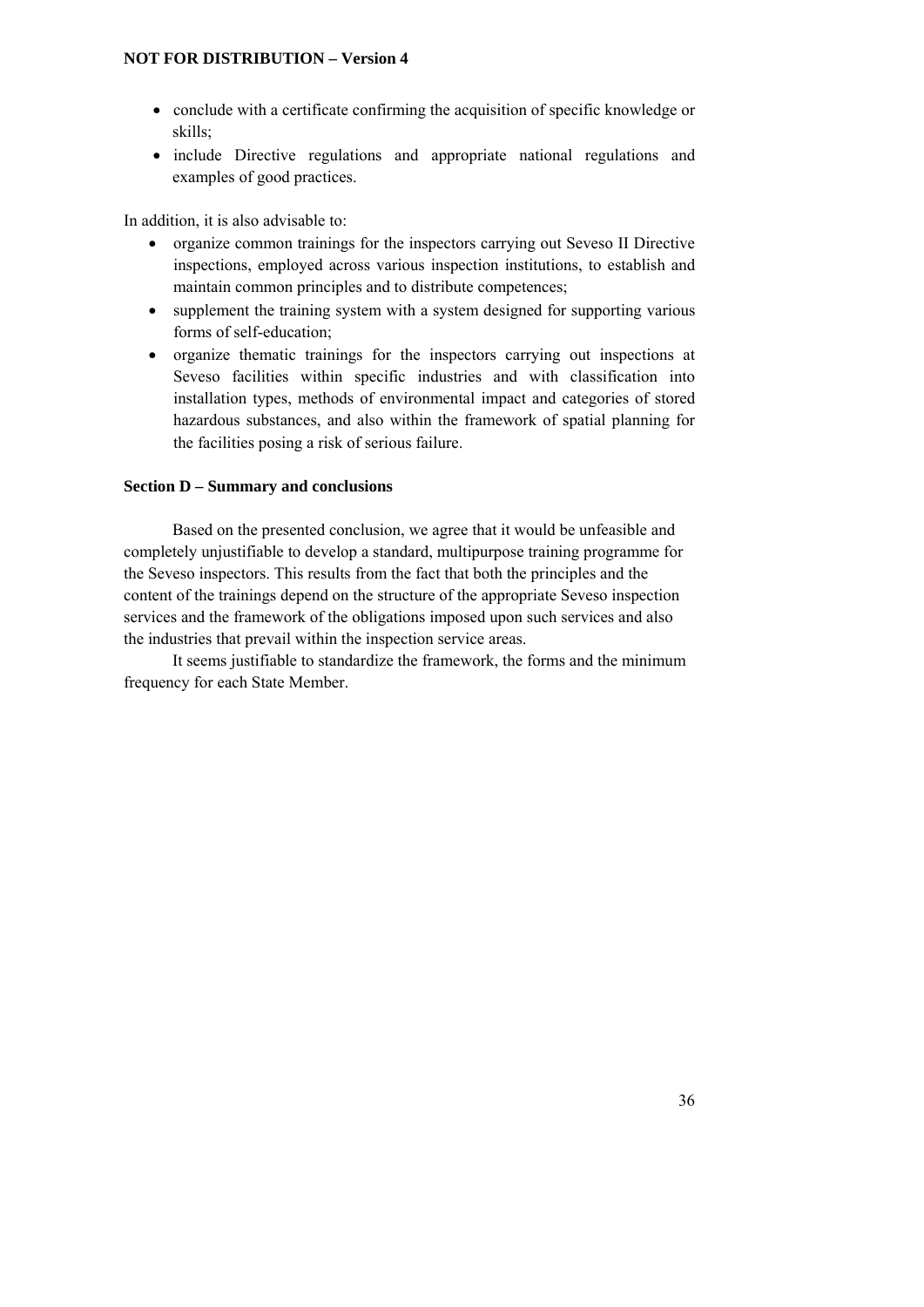#### **ANNEX 2:Examples of Training Syllabi of Different Seveso Inspectorates**

The following documents were kindly provided to us by various Seveso inspectorates participating in the competency and training workshop. More information on training participating in the competency and training workshop. syllabi in Seveso inspectorates across Europe can be found in the workshop presentations, available on the Seveso inspections website at: http://139.191.1.51/typo3/index.php?id=435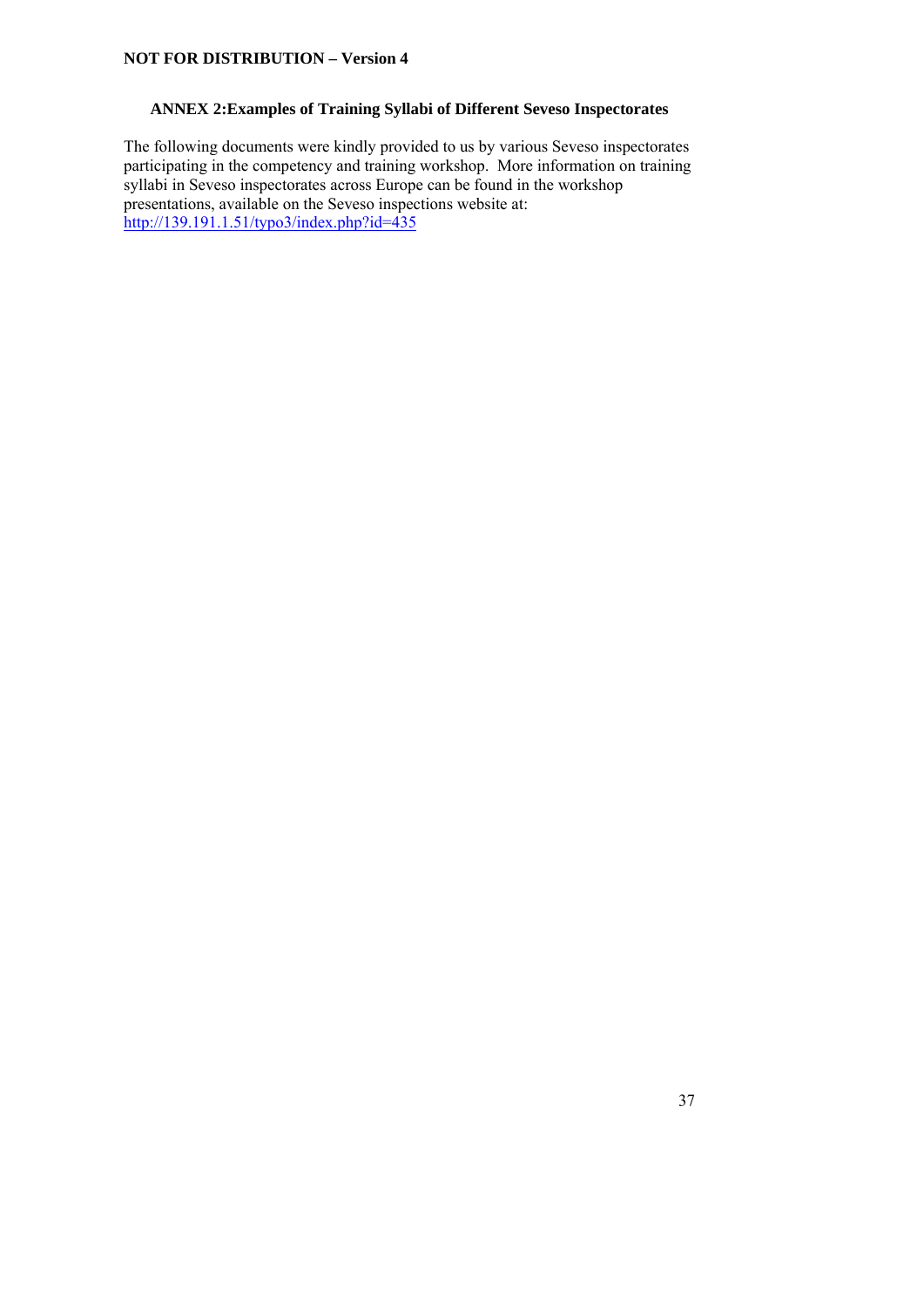#### **A. Basic training programme – FPS Employment, Labour and Social dialogue Belgium - Summary**

#### **1. Organisation and functioning of the department**

#### **2. Introduction to labour safety and process safety**

- Legal context labour safety
- Legal context Seveso
- Legal context classification and labelling of dangerous substances

#### **3. Introduction to the expertise domains**

- *3.1. Typical process installations*
	- Warehouse storage
	- Flammable liquids
	- Liquefied flammable gases
	- Reactors

#### *3.2. Layers of protection (highlights = major parts)*

- Fire safety of buildings and process installations
- Corrosion phenomena
- Pressure relief systems
- Pressure equipment
- Explosion protection
- Glassware
- Human factors
- Safety instrumented systems
- Pipelines
- Emergency planning
- Storage tanks
- Pumps and compressors
- Risk analysis for process installations

#### *3.3. Dangerous work*

- Isolated work
- Confined spaces
- Organisation of shutdowns
- Contractor work
- High pressure work
- Working on height
- Work permit system

## *3.4. Safety management systems*

- Risk based inspection
- Safety management systems (general)
- *3.5. Labour safety domains*

- …

#### **4. Practice**

- 4.1. Accident investigation
- 4.2.Evaluation of safety report
- 4.3. Performing systematic seveso inspections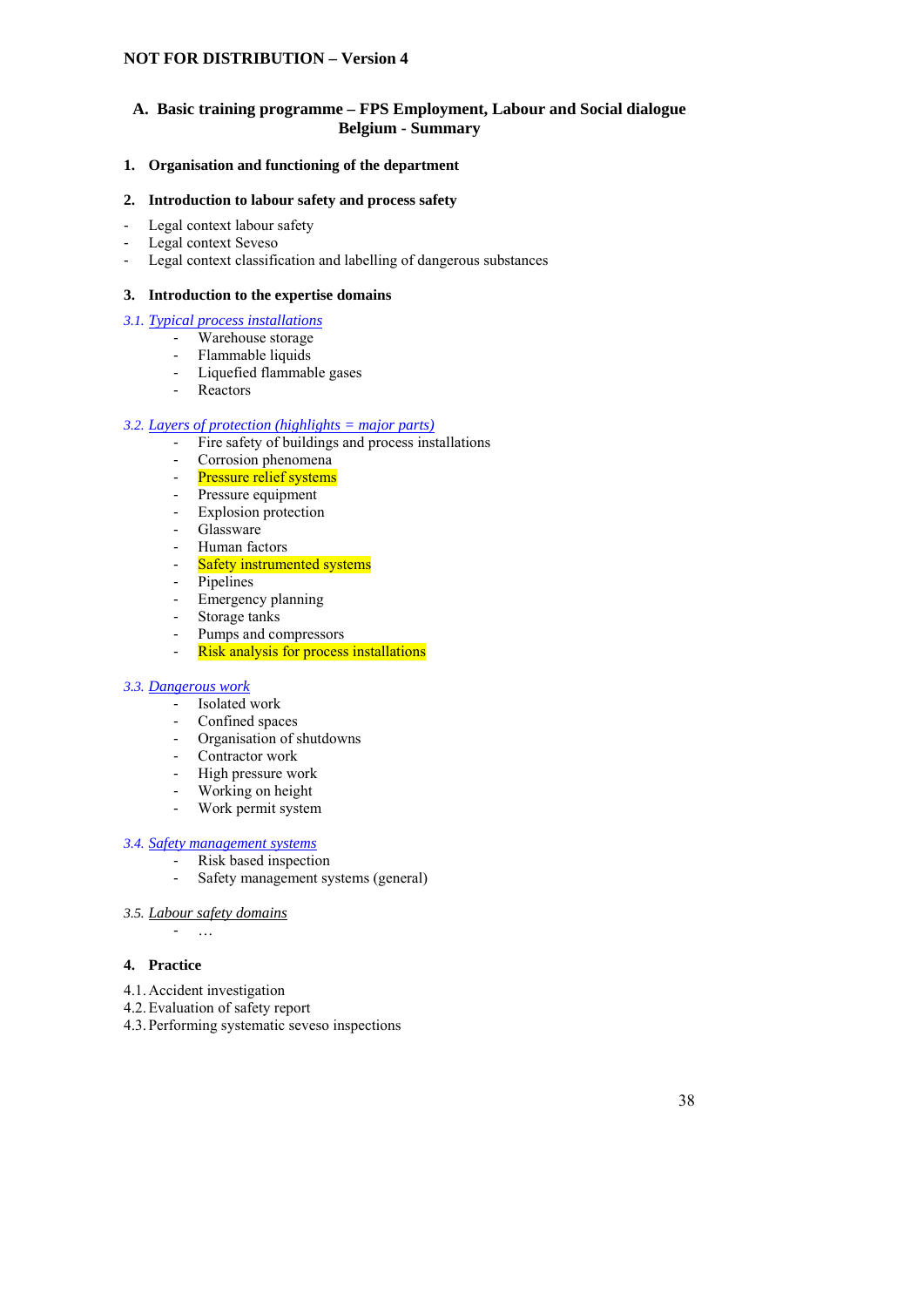## **B. An Example of In-House Training Provided by HSE's Hazardous Installations Directorate (HID) for Inspectors of Seveso Sites in the UK<sup>3</sup>**

| <b>Level 1 Courses</b> |                                                                     |                                                                                                                                                                                                                  |  |  |
|------------------------|---------------------------------------------------------------------|------------------------------------------------------------------------------------------------------------------------------------------------------------------------------------------------------------------|--|--|
| <b>HID</b><br>A        | Introduction to HID and Hazardous<br>Installations                  | A basic introductory course for<br>all inspectors new to HID                                                                                                                                                     |  |  |
| Level 2 Courses        |                                                                     |                                                                                                                                                                                                                  |  |  |
| <b>HID</b><br>U        | Principles of Regulation in HID                                     | Introduction to the principles of<br>regulation at major hazard<br>sites for new inspectors and<br>some administrators                                                                                           |  |  |
| <b>HID</b><br>в        | Principles of Process Safety                                        | Provides regulatory inspectors<br>with an understanding of the<br>hazards posed by<br>flammable/explosive liquids,<br>gases, vapours and dusts and<br>the measures necessary to<br>control or mitigate the risks |  |  |
| <b>HID</b><br>C        | Principles of Human Factors                                         | Provides regulatory inspectors<br>with the knowledge and tools<br>to help them address a range<br>of significant and commonly<br>encountered human factors<br>issues                                             |  |  |
| <b>HID</b><br>D        | Principles of Major Hazard Risk<br>Assessment                       | Provides regulatory inspectors<br>and non-Predictive specialist<br>inspectors with an<br>understanding of the<br>techniques commonly used by<br>HID and industry to identify<br>hazards and assess risks         |  |  |
| <b>HID</b><br>Е        | Introduction to Basic Chemistry, Unit<br><b>Processes and Plant</b> | Provides regulatory inspectors<br>(and some specialists) with a<br>basic knowledge of chemistry,<br>chemical processes and<br>process plant                                                                      |  |  |
| <b>Level 3 Courses</b> |                                                                     |                                                                                                                                                                                                                  |  |  |
| <b>HID</b><br>F        | Control and Instrumentation on<br><b>Process Plant</b>              | Provides regulatory inspectors<br>(and some non-C&I specialist<br>inspectors) with an<br>understanding of process<br>control systems and safety<br>instrumented systems in<br>chemical, petrochemical and        |  |  |

The 3 Please note that this example is representative only and that such technical training is only part of the training of an HSE Seveso inspector.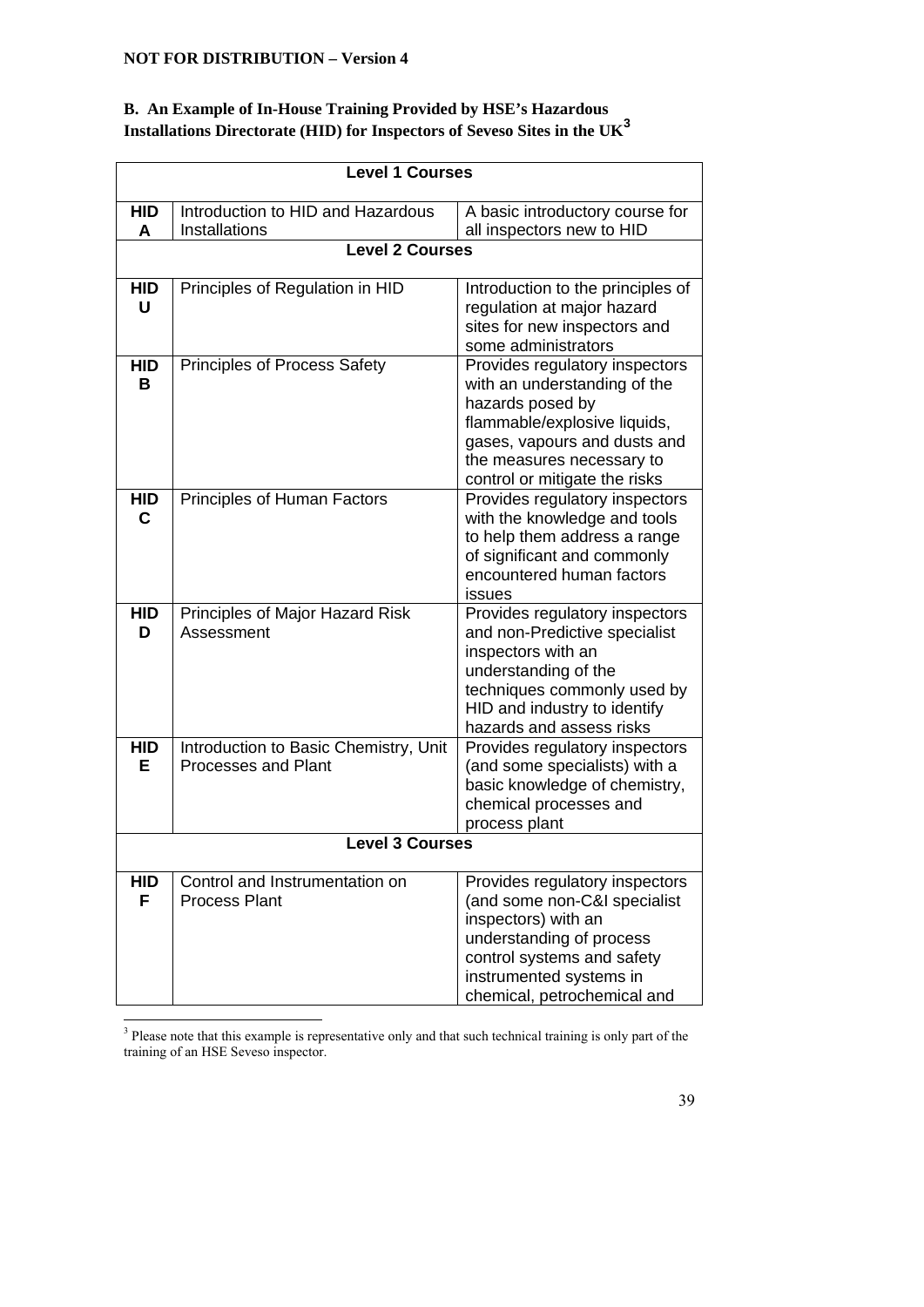|            |                                       | oil and gas production process                 |
|------------|---------------------------------------|------------------------------------------------|
|            |                                       | plant                                          |
| <b>HID</b> | Assessing Health and Safety           | Training for regulatory and                    |
| G          | Management                            | specialist inspectors in                       |
|            |                                       | techniques for the inspection of               |
|            |                                       | health and safety management                   |
| <b>HID</b> | <b>Project Skills for Assessment</b>  | Provides regulatory inspectors                 |
| н          | Managers                              | with effective project                         |
|            |                                       | management skills, for use in                  |
|            |                                       | their role as safety report                    |
|            |                                       | assessment managers                            |
| HID I      | <b>COMAH Emergency Response</b>       | Provides inspectors with the                   |
|            |                                       | skills and knowledge needed to                 |
|            |                                       | assess the effectiveness of                    |
|            |                                       | emergency plans and                            |
|            |                                       | emergency response                             |
|            |                                       | arrangements at upper tier                     |
|            |                                       | <b>COMAH</b> establishments                    |
| <b>HID</b> | Analytical Investigation Methods      | Since replaced by an HSE-                      |
|            | (AIMS)                                | wide AIMS course                               |
| <b>HID</b> | <b>Personal Protective Equipment</b>  | Provides inspectors with                       |
| N          |                                       | practical knowledge of PPE, to                 |
|            |                                       | enable them to assess the                      |
|            |                                       | adequacy of arrangements for                   |
|            |                                       | its selection, use, storage and<br>maintenance |
| <b>HID</b> | Confined Spaces/Permit-to-Work        | Provides inspectors with                       |
| O          |                                       | training in the maintenance of                 |
|            |                                       | health and safety in confined                  |
|            |                                       | spaces and in permit-to-work                   |
|            |                                       | systems in the chemical and oil                |
|            |                                       | & gas extraction industries                    |
| <b>HID</b> | <b>Process Safety Standards</b>       | A follow-up course to HID B                    |
| Q          |                                       | (Principles of Process Safety),                |
|            |                                       | to equip regulatory inspectors                 |
|            |                                       | and non-process safety                         |
|            |                                       | specialists with knowledge of                  |
|            |                                       | enforceable standards for                      |
|            |                                       | process safety hazards                         |
| <b>HID</b> | <b>COMAH Safety Report Assessment</b> | An introduction to assessment                  |
| т          |                                       | processes and procedures for                   |
|            |                                       | all inspectors involved in the                 |
|            |                                       | assessment of COMAH safety                     |
|            |                                       | reports                                        |
| <b>HID</b> | Refinery Inspection                   | Equips inspectors to target,                   |
| Z          |                                       | plan, manage and undertake                     |
|            |                                       | effective interventions at                     |
|            |                                       | petroleum oil refineries                       |